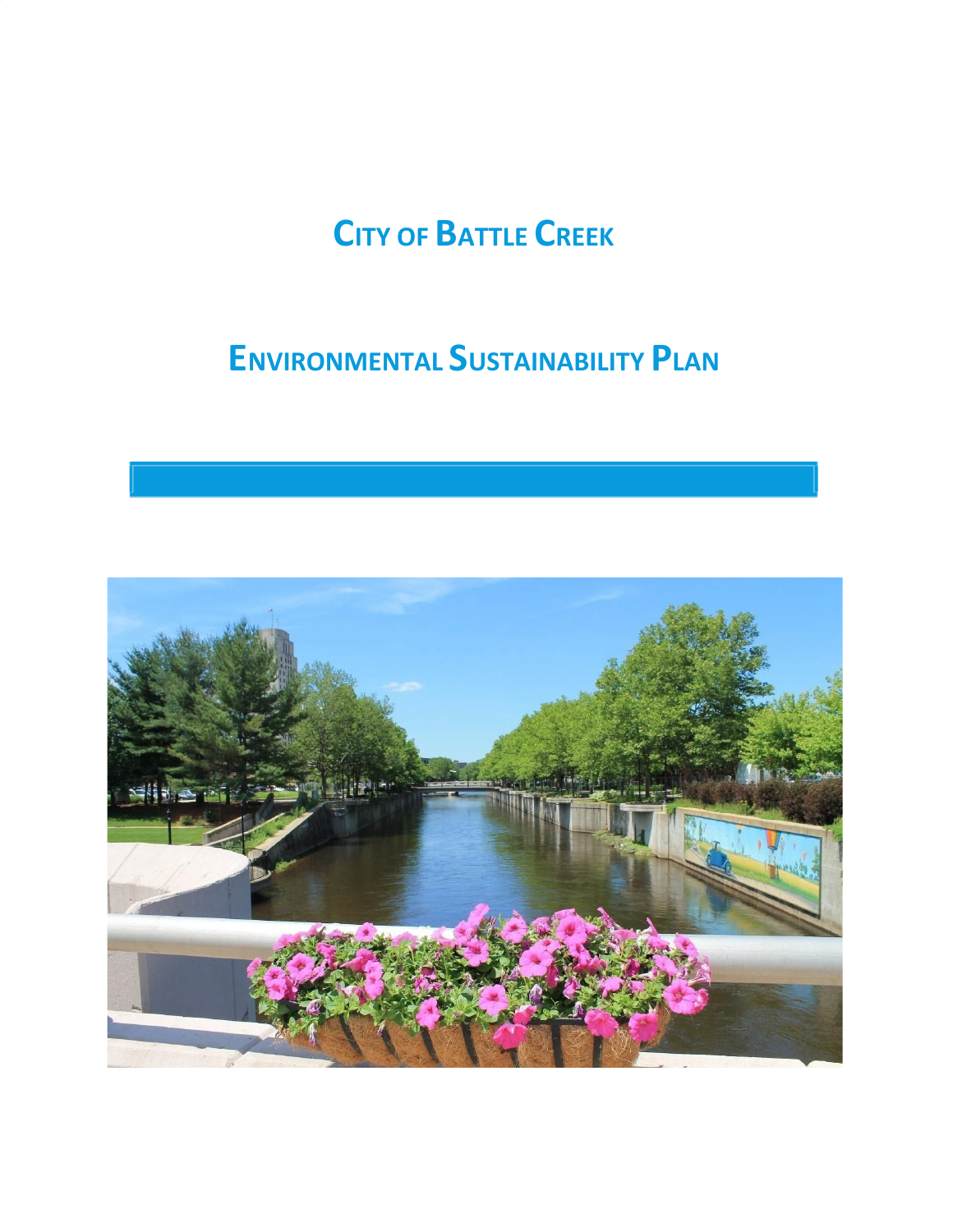

March, 2021

# **Acknowledgements**

### **Sustainable Battle Creek Committee**

- **Andy Helmboldt** (Chair, Former City Commissioner)
- **Sarah Kelly** Calhoun County Health Dept.
- **● Kathy Antaya**  Community Representative
- **● Michael Myszka** DENSO Manufacturing
- **Barry Skutt** Nottawaseppi Huron Band of the Potawatomi
- **Bob Gilbert** Community Representative
- **● Patty Hoch-Melluish**  City of Battle Creek DPW
- **● Kurt Tribbett**  City of Battle Creek DPW

Additional City Staff Support:

- **Bessie Stears** City of Battle Creek DPW
- **Eric Feldt** City of Battle Creek Planning

### **Nov. 2020 - Nov. 2022 Battle Creek City Commission**

- **Mayor Mark Behnke\***
- **● Vice Mayor Kaytee Faris** (At-large)
- **● Sherry Sofia** (At-large)
- *●* **Carla Reynolds** (At-large)
- **Kristin Blood\*** (Ward 1)
- **Jenasia Morris** (Ward 2)
- **● Boonikka Herring** (Ward 3)
- **Kathy Szenda Wilson** (Ward 4)
- **● Jim Lance** (Ward 5)

### **(\*City Commissioners also serving on Sustainable Battle Creek Committee)**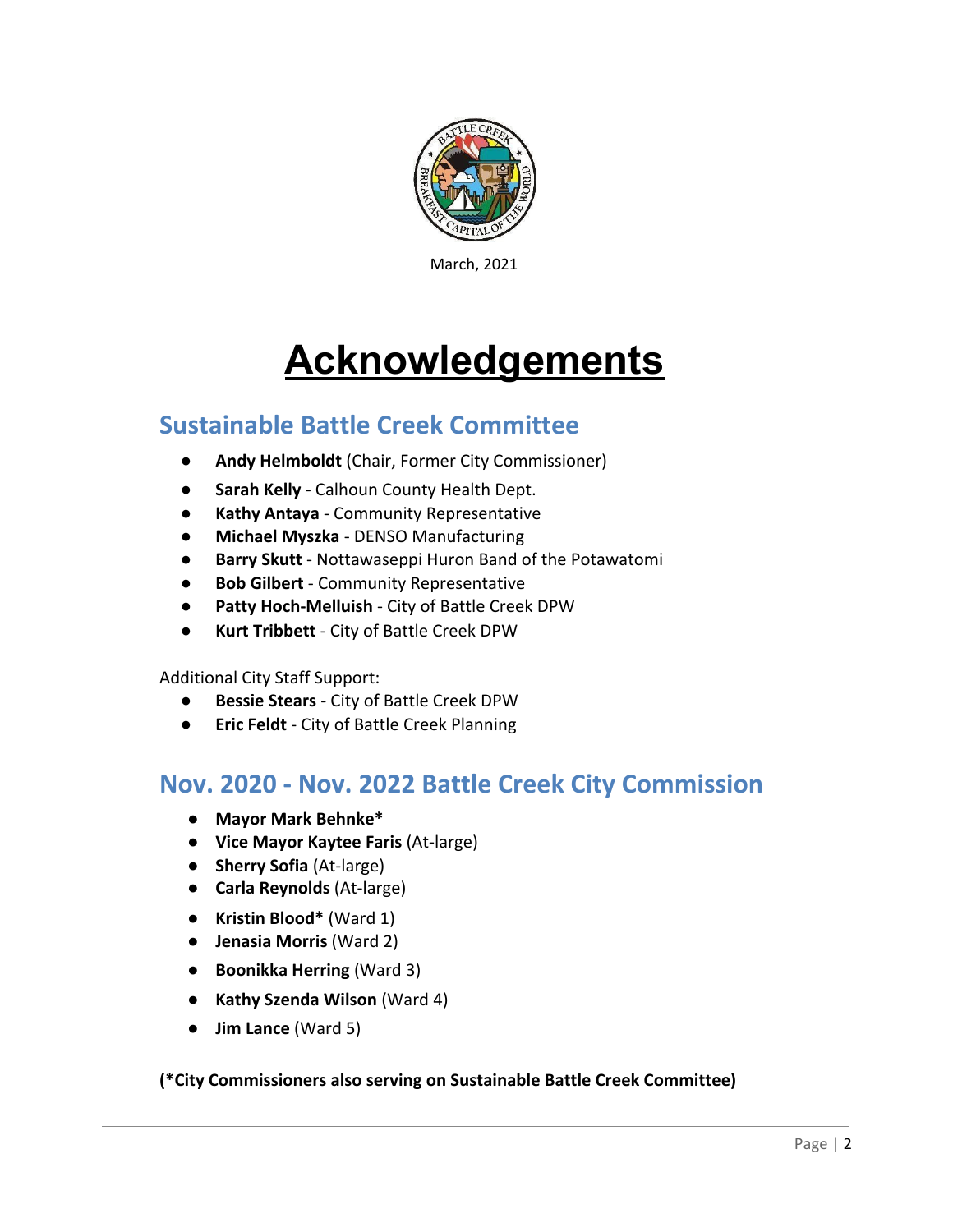### **Prepared by**

**City of Battle Creek Planning, City of Battle Creek Dept. of Public Works Sustainable BC Committee, City of Battle Creek**

### **Table of Contents**

| Chapter 1 Plan Overview & Structure  4               |  |
|------------------------------------------------------|--|
|                                                      |  |
|                                                      |  |
|                                                      |  |
|                                                      |  |
| <b>Chapter 6 Government Management Practices  23</b> |  |
|                                                      |  |
| Chapter 8 Public Outreach/Education  28              |  |
|                                                      |  |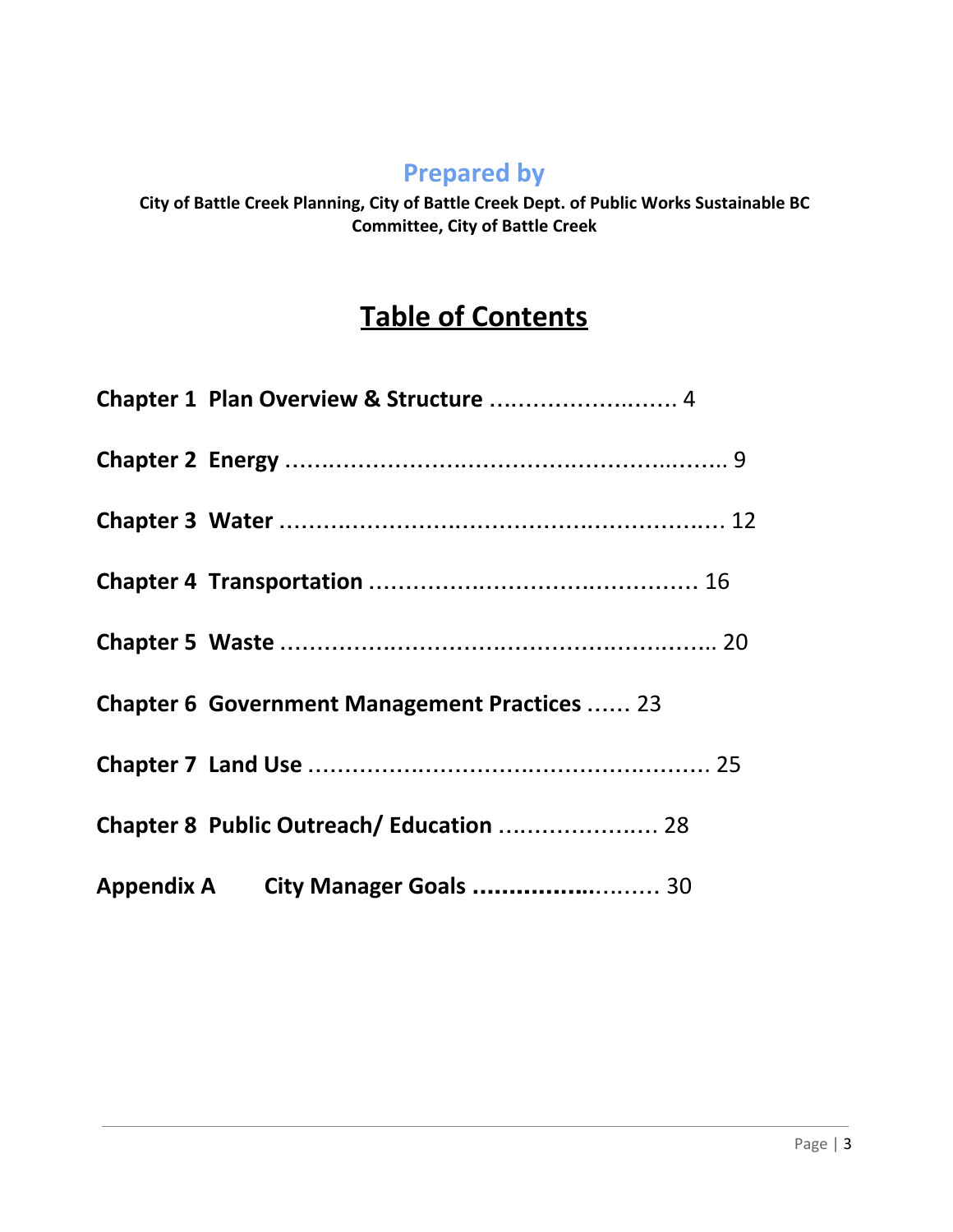### **Chapter 1: Plan Overview & Structure**

### **History**

In 2007, the City of Battle Creek formed the Environmental Policy Study Committee with a purpose to increase the City's efforts to incorporate environmentally-responsible policies in the management of its facilities and services including the initiatives outlined in the "Climate Protection Act Policy" adopted in August 2006, and 15% by 2015 renewable energy policy. This Committee broadened its environmental approach in 2013, and was renamed Sustainable BC (Battle Creek) Committee and updated their purpose to "increasing the City's efforts to incorporate environmentally-responsible, cost-effective policy in the planning, administration, and economic development of its built infrastructure and natural resources." The Sustainable BC Committee reviews and recommends policies to the City Commission, and serves as a local resource on sustainability issues. The Committee members represent local businesses, policymakers, City staff, and engaged citizens of the community.

The creation of this plan in 2017-2018 pulled together the Sustainable BC Committee, representatives from various City Departments, and City Commissioners. Throughout this plan the Sustainable Battle Creek Committee is referred to as Sustainable BC. Also, throughout this plan the City of Battle Creek or City means the City government agency, unless otherwise stated.

This updated version of the plan builds on the previous plan and incorporates progress made over the last two years, with objectives updated accordingly. Notably, progress over the last year has been hampered significantly by the COVID-19 pandemic, which severely affected the City's income and staffing levels. There were shutdowns and furloughs, and the Assistant to the City Manager position, which had a key role supporting the committee, was eliminated.

### **Vision, Values, & Principles**

#### **Vision**

The vision of the City of Battle Creek and Sustainable BC drives the effort toward the goals listed throughout the plan. Below are the City's vision and mission statements.

**Vision:** Battle Creek is an extraordinary community where people choose to live, work, and play.

**Mission:** The City of Battle Creek is a safe, prosperous, and culturally enriched community.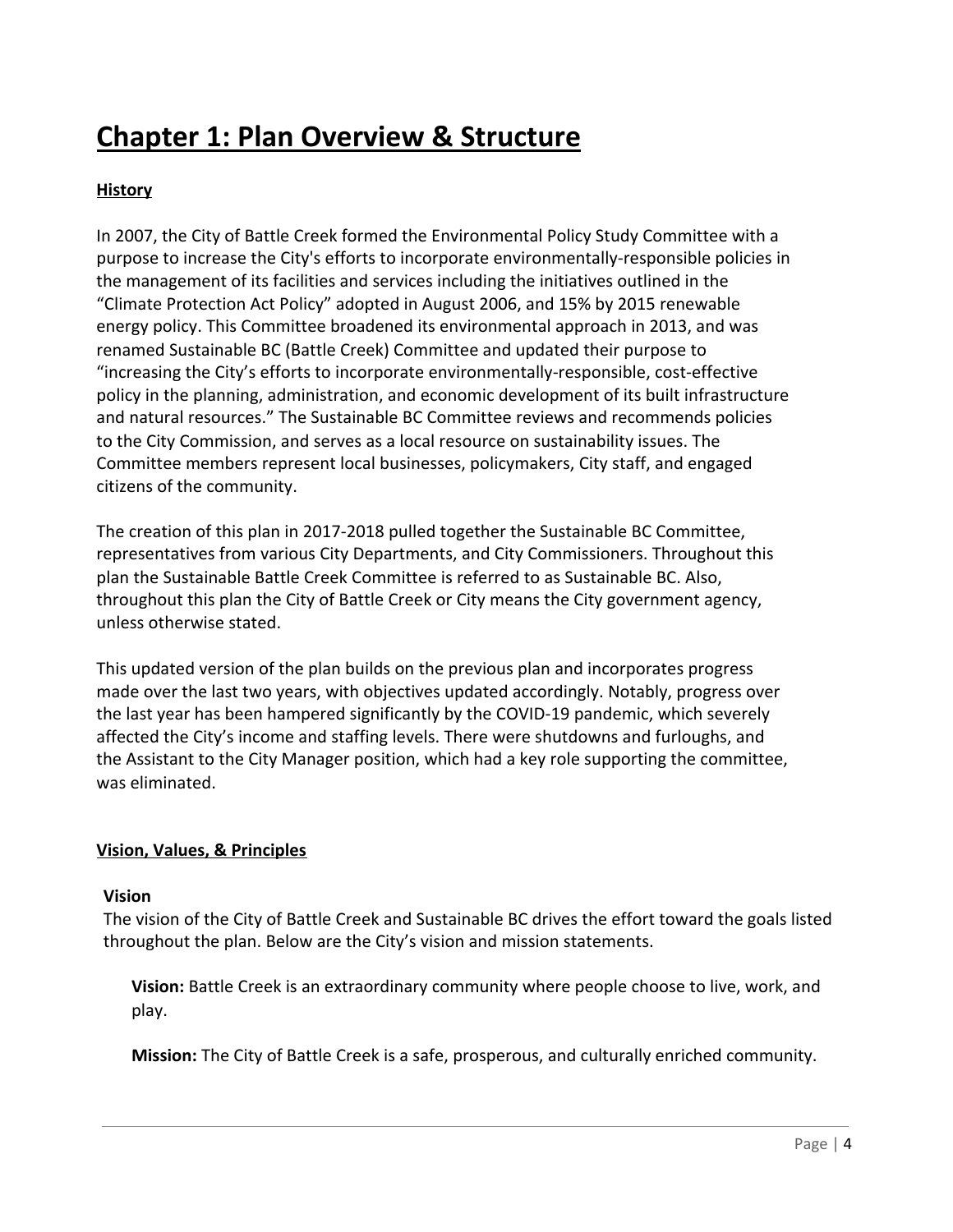### **Statement of Values**

The following values are the foundation of this plan:

- Improving quality of life for future generations.
- Providing mitigation and resilience to the effects of climate change.
- Environmental justice, where all people regardless of racial, social or economic backgrounds, have fair and equitable access to environmentally stable conditions.
- Social equity, where we value diversity and equitable distribution of opportunities and environmental privileges.
- A belief system of interdependence, connectedness and integration to each other and our natural surroundings.
- Three pillars of sustainability: A) Social, B) Economic, and C) Environmental, are all overlapping and connected to each other. Decisions that are made, even on the smallest scales regarding people, profit, or the environment, have the ability to impact all three pillars.
- Establishment of a positive and vibrant internal environmental sustainability culture by making all decisions with environmental impacts in mind.

### **Guiding Principles**

The following principles guide the making of this plan and implementation:

- Governing Efficiency: Internal efficiency and operational improvements.
- Quality of Life: meet current environmental, social and economic needs of our community without compromising the ability of future generations to meet their needs'.
- Collaboration: the City will work with interested parties on various elements of the Plan.
- Science-based Research: Goals, Objectives and Actions in this Plan have been developed based on utilizing science-based research and information.

### **Implementation Directives**

- Determine and acquire needed resources (staff, grants, funds, internal systems/ processes, etc.) to develop and implement the subject plan and a future community-wide sustainability plan.
- Determine feasibility of creating a new funding stream (Energy or Sustainability Fund) produced by saving money through implementing goals provided in plan.
- Integrate environmental sustainability into economic and community development.
- Continue the City's participation in the Green Communities Challenge.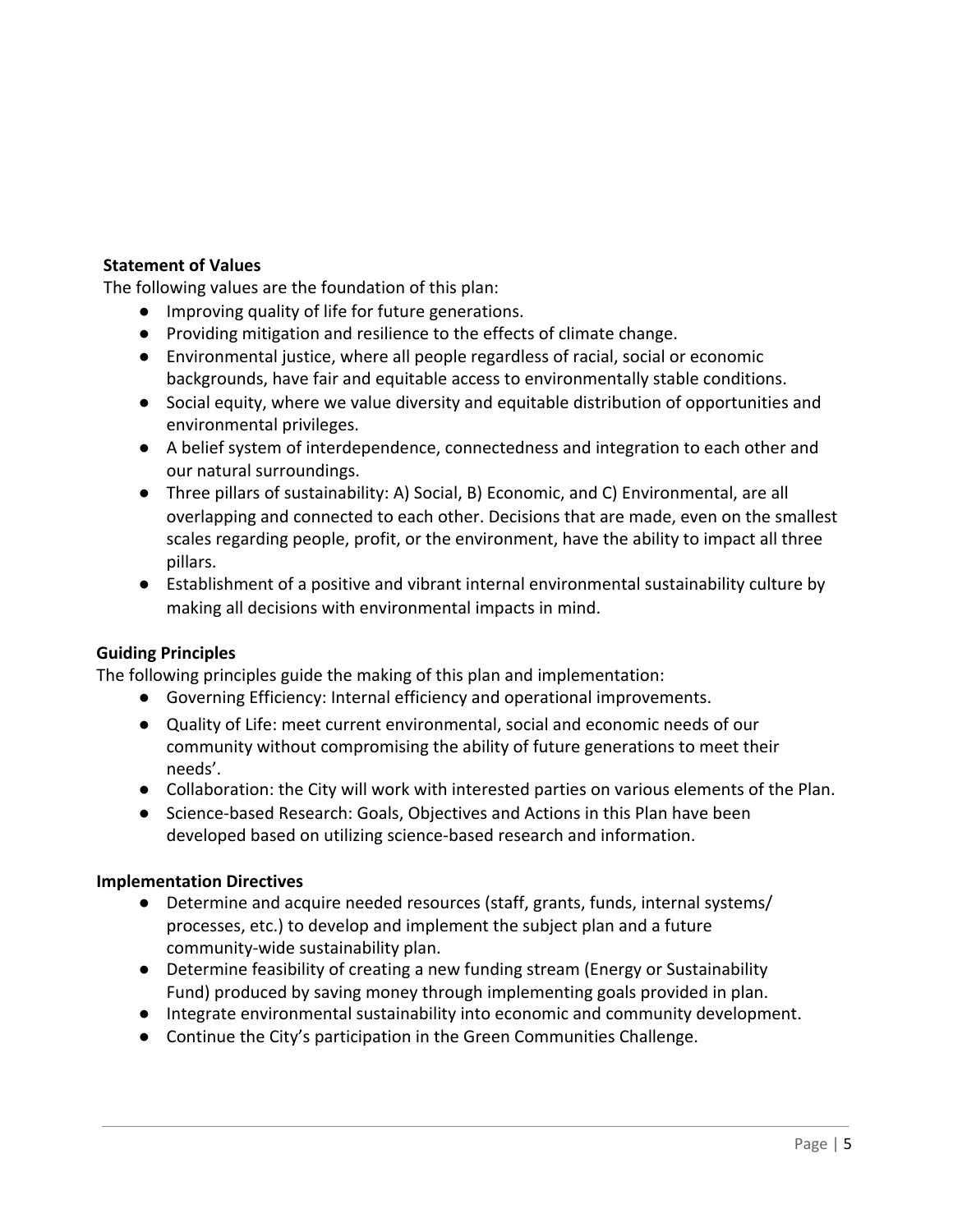### **Definitions of Sustainability**

The Environmental Protection Agency (EPA) defines sustainability as "sustainability is based on a principle that everything we need for survival and well-being depends, either directly or indirectly, on our natural environment". EPA goes on to say that pursuing sustainability creates and maintains "the conditions under which humans and nature can exist in productive harmony to support present and future generations." Source: https://www.epa.gov/sustainability

The City of Battle Creek Sustainable BC Committee states that *Sustainability is the ability to meet and balance environmental, social, and economic needs of the community to ensure well-being and quality of life of present and future generations.*

### **Purpose of this plan**

The Sustainability Plan provides direction for current and future City decision-makers and employees on creating a culture and action-oriented framework around sustainability measures within City functions, processes, behaviors, etc. The objectives and implementing actions outlined in the Plan provide terms-based actions and directives that will help the City of Battle Creek become more sustainable. The Plan is a living document that should be used and modified as innovation brings new technologies, new practices are developed, or significant events impact Battle Creek. Further, certain goals or objectives may gain greater attention or impact with advancements in technologies or systems. Therefore, having flexible priorities will enable adjustments in planning efforts with such future advancements. This plan will nurture a culture of sustainable awareness within the City of Battle Creek.

#### **Implement Master Plan**

This plan assists in the implementation of the City of Battle Creek Master Plan sustainability section which recommends items such as green infrastructure, efficient transportation networks, and re-investment in underdeveloped areas. These items are also found in the subject plan to help guide staff toward implementation. Other areas of recommendation in the Master Plan such as land use and development, transportation, recreation, etc. are related or indirectly benefited by implementing sustainability measures.

### **Influence Capital Improvement Program (CIP) & Priority-Based Budget (PBB)**

In addition to the Master Plan, this Sustainability Plan will influence the City's Capital Improvement Program (CIP) and Priority-Based Budgeting (PBB) by providing direction toward implementing and funding projects which have varying priorities for short- and long-term effects.

### **Advance Future Community-Wide Sustainability Plan**

This plan serves as a catalyst for the Sustainable BC Committee to guide efforts towards establishing a new community-wide Sustainability plan in the future. Many cities throughout the US have adopted sustainability plans which address public and private sustainable goals.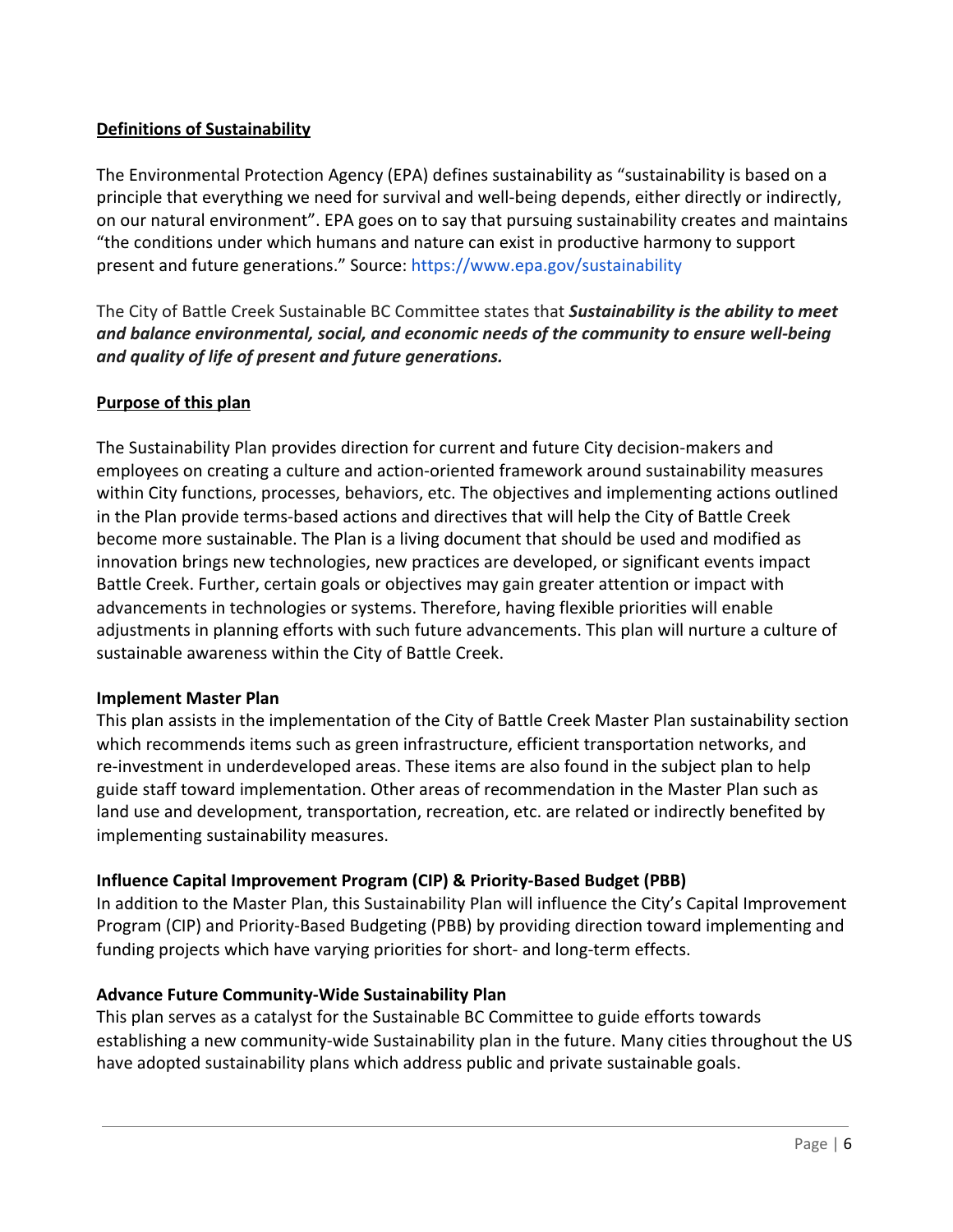#### **Support City of Battle Creek Vision & Mission**

This plan will help implement the City of Battle Creek Mission and Vision statements.

**Vision:** Battle Creek is an extraordinary community where people choose to live, work, and play.

**Mission:** The City of Battle Creek is a safe, prosperous, and culturally enriched community.

#### **How this Plan will be used**

This plan is likely different from other sustainability plans in that it is focused on sustainable measures affecting City-owned buildings, infrastructure, vehicles, purchasing measures, and consumption of energy, water usage, and operations. Despite this City-focused vision, the results will be felt throughout the community as the City owns and manages an expansive and valuable amount of infrastructure that ensures residents, businesses, local governments, and tourists receive a high level of service. For example, upgrading exterior lighting may provide a greater sense of safety for pedestrians. As a result, implementing internal sustainability measures will have a large positive effect on the community and its people.

#### **Structure of the Plan**

The Plan consists of seven themes provided in Chapters 2-8. The following is a summary of each theme. Chapter 2: *Energy* discusses methods to reduce energy expenses related to operating buildings and occupied spaces; increasing energy efficiencies; and pursuing renewable energy sources. Chapter 3: *Water* discusses ways to preserve natural water resources; explore green infrastructure for stormwater management; and support educational programs about water quality. Chapter 4: *Transportation* discusses ways to examine full costs of fleet and transit services; increase non-motorized transportation and transit opportunities; and examine full electric vehicles. Chapter 5: *Waste* discusses ways to increase recycling at City buildings and events; and methods to reduce City waste. Chapter 6: *Government Management Practices* discusses ways for City operations to be more efficient; support City programs which utilize sustainable elements; and invest in green building policies. Chapter 7: *Land Use* discusses methods which support highest and best use of land development; encourage redevelopment of contaminated sites; and plan for downtown riverfront redevelopment opportunities. Chapter 8: *Public Outreach & Education* discusses ways that the City of Battle Creek can be a local resource to the public on sustainable measures; and build support for a future community-wide sustainability plan.

Within those themed chapters are goals which can be met by following Short-term (By 2022), Mid term (By 2025), and Long-term (+2030) Objectives. Each Objective is accomplished through its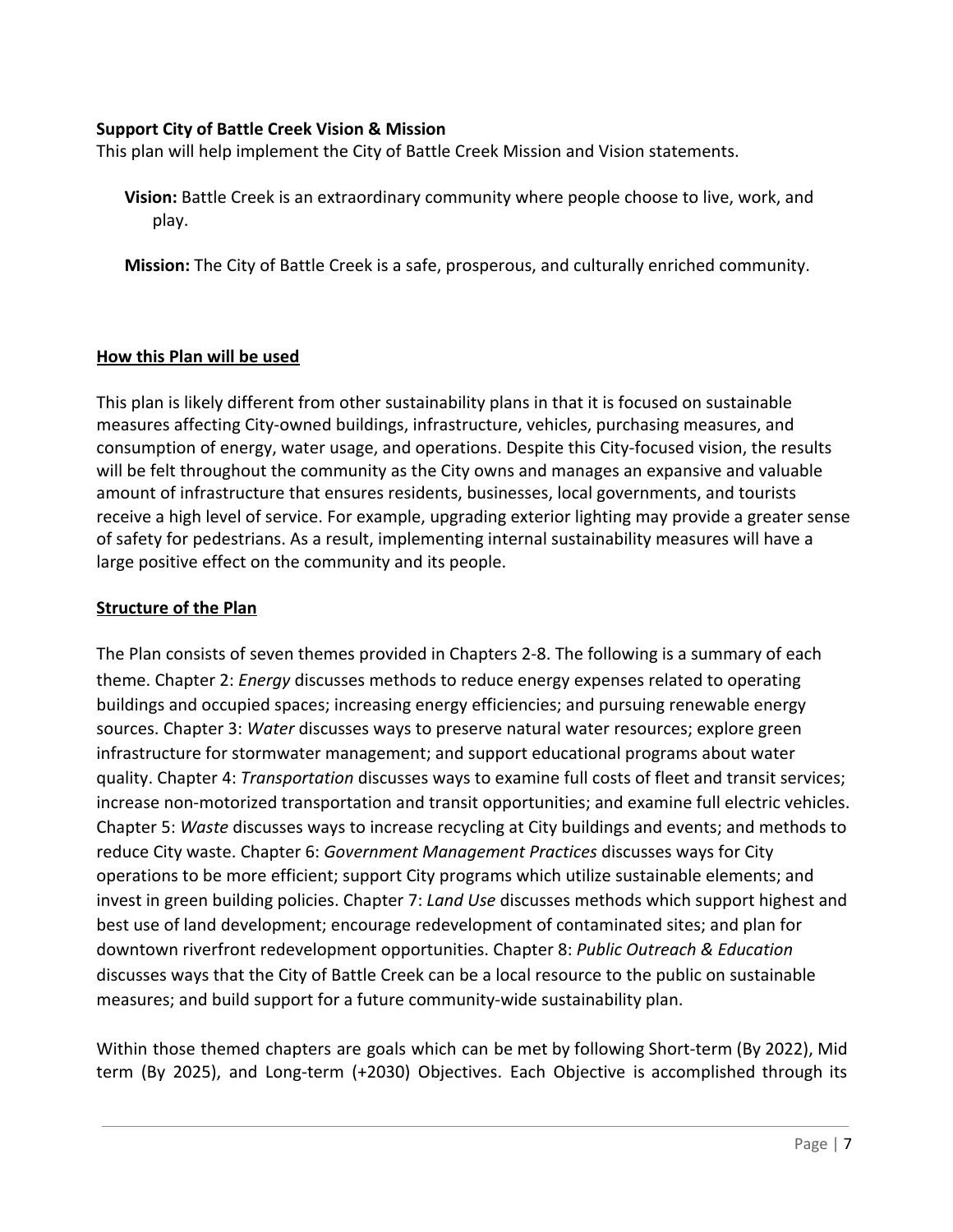term-corresponding Implementing Action. Through accomplishing each objective, the related goal can be met. An example of this hierarchical process is provided below.

### **Example**

### **Chapter: Energy**

- **Goal:** All City-owned buildings regularly-occupied by employees utilize energy efficient appliances, and are Energy Star or LEED certified.
- **Objective** (Short Term, by 2020): Determine baseline energy costs of buildings regularlyoccupied by staff (i.e. office buildings, maintenance garages).
- **Implementing Action:** Collect baseline data on electricity, natural gas, propane and other energy/ power sources (and any other power/ heat source) of all occupied buildings for the past five years.

Due to this plan's diverse goals, various City departments will be responsible for implementing and coordinating listed actions. A select core of City staff will monitor progress to ensure completion of benchmarks. Certain projects will warrant additional support or City Commission approval. The City's use of Priority-Based Budget will assist in determining which elements of the plan may gain greater attention than others. Much of the work will depend on 1) sufficient funds, 2) support staff, and 3) resources/ technology. Because of the uncertainty of those items, completing all Objectives and Implementing Actions by their corresponding terms should be desired and not required.

#### **Amendments/ Updates**

This plan should be reviewed and updated as necessary at least every five years as progress continues and objectives are completed. The Sustainability BC Committee should coordinate periodic updates, and propose new objectives and policies as needed.

#### **Monitoring & Reporting**

Sustainable BC will monitor and review this plan, as well as propose changes to the City Commission. Progress will be reported to the City Commission on an annual basis.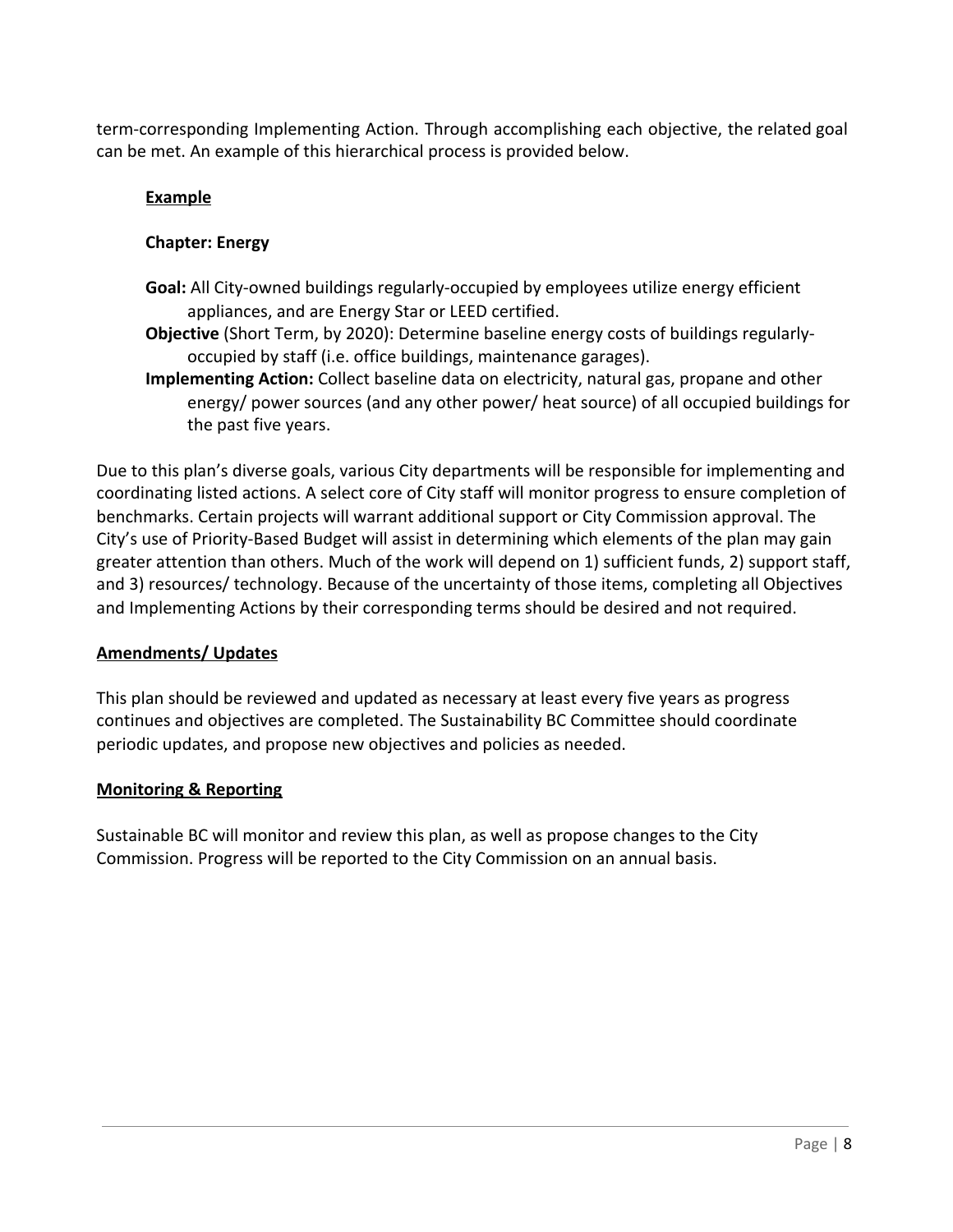### **Chapter 2: Energy**

The use of energy has long been an obvious area of focus of sustainability plans because of the awareness of increased energy costs, wide production of energy efficient processes/ appliances, and the ease of tracking costs data to name a few. Also, energy can be broad and diverse. Depending on the user or organization, energy could be electricity or fossil fuels, renewable energy, human output levels, or the methods of sustainable energy. The focus of this plan's internal use will provide goals which the City can control. Examining buildings, appliances, and human behavior are targeted areas; while other areas of energy use such as transportation or sustaining energy practices are discussed later in the plan.

The purpose of the following goals is to reduce costs spent on energy sources such as electricity, natural gas, etc.; reduce emissions; and establish sustaining methods and policies by using products and appliances efficiently.

### **2020 ACCOMPLISHMENTS AND ONGOING EFFORTS**

1. Began collecting Consumer's Energy data and tracking energy use for each billed City facility.

2. Assessing use of Excel for tracking data

3. Talked with Consumer's Energy and the Center for Energy & Environment staff about new Consumers Energy pilot to help benchmark energy use in municipal buildings with possible follow-up energy audits. Possibly implemented in 2021.

4. WWTP is undergoing an energy audit w/Consumers Energy in 2020-21.

5 . WWTP's new HVAC is scheduled for 2021 and is utilizing rebates from SEMCO

6. 13 city facilities had HVAC systems tuned up in 2020 utilizing the SEMCO rebate program.

Payment for \$9,967.77 from SEMCO was received in February, 2021.

7. Transit is having their HVAC overhauled in 2021

8. Replaced all street lights at Wastewater Treatment Plant with LED bulbs and received a rebate check from Consumers Energy for \$7,577.70

9. Verona Pump Station replaced high service pump 5 with a variable frequency drive (VFD) to reduce energy and improve the overall Power Factor for the plant. High Service Pump 5 saves nearly \$2,000 per month.

10. The yard piping reconfiguration with the project in #9 also has reduced pressure and made it easier to push water to Urbandale and reduce energy.

### **GOALS**

- ❖ All City-owned buildings regularly-occupied by employees will utilize energy efficient appliances, and are ENERGY STAR or LEED certified.
- ❖ All street lighting will consist of energy-efficient lights.
- ❖ All City-owned buildings will exceed State of Michigan minimum energy codes.
- ❖ The City will invest in and utilize renewable energy sources.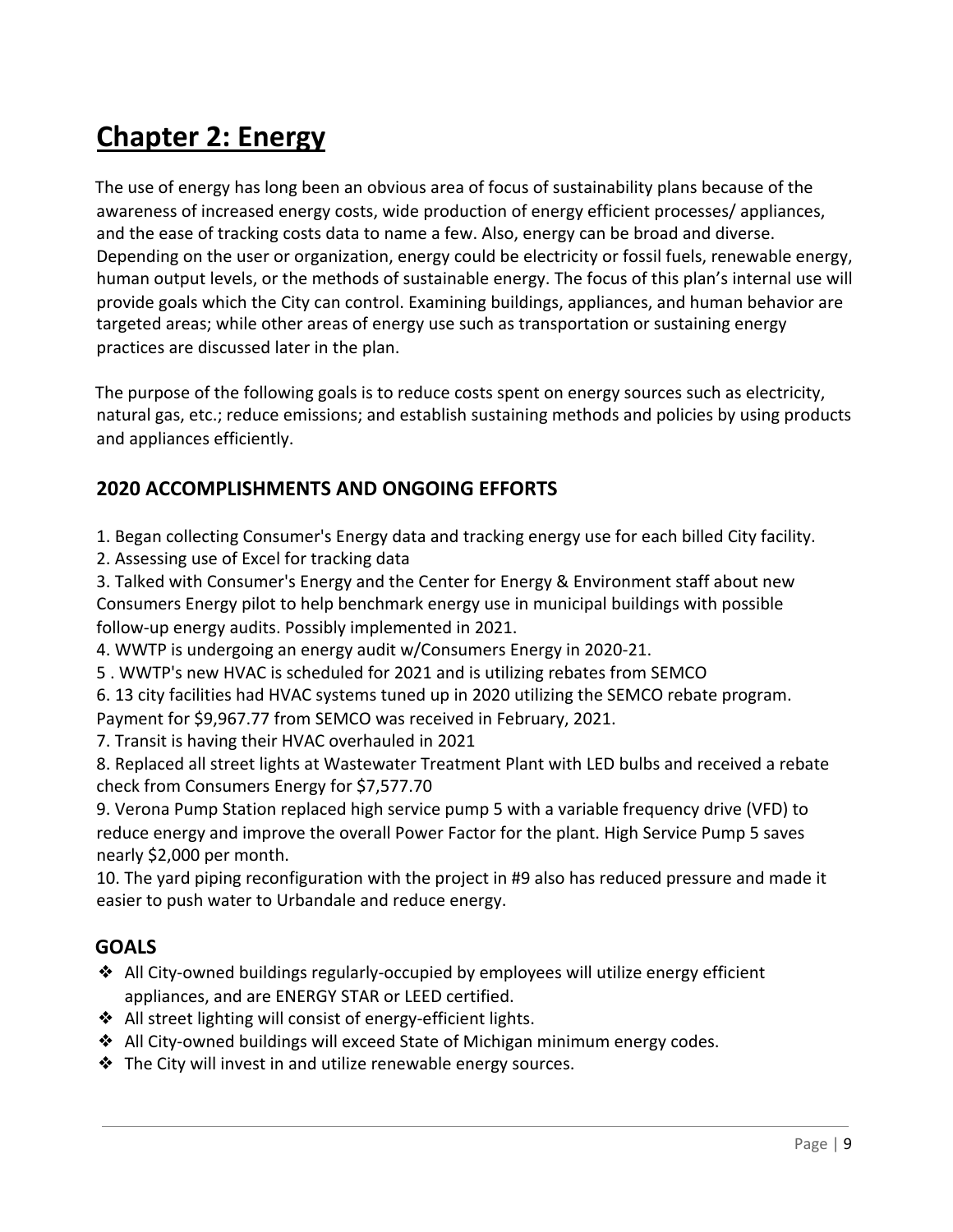❖ Add variable frequency drive (VFD) to Water Booster Stations and Verona Pump Station pump 3.

### **OBJECTIVES**

### ❖ **Short term** (By 2022)

- Determine baseline energy use, greenhouse gas emissions, and costs of buildings regularly occupied by staff (i.e. office buildings, maintenance garages).
- ❖ **Mid-term** (By 2025)
	- Achieve a 5% reduction in greenhouse gas emissions of buildings regularly occupied by staff (i.e. office buildings, maintenance garages).
	- Analyze renewable energy sources appropriate for Battle Creek or Southwest Michigan.
	- $\Box$  Add VFD to pump 3 at Verona Pump Station.
- ❖ **Long-term** (+2030)
	- Achieve a 10% reduction in greenhouse gas emissions of buildings regularly occupied by staff (i.e. office buildings, maintenance garages).
	- $\mathbb D$  Implement and fund appropriate renewable energy source infrastructure(s) for city-owned buildings, structures, or uses.

### **IMPLEMENTING ACTIONS for 2022 Objective**

- ❖ Collect baseline data on electricity, natural gas, propane and other energy/power sources (and any other power/heat source) of all City facilities and buildings.
- ❖ Determine software to track and analyze baseline data.
- ❖ Determine method for measuring greenhouse gas emissions connected to energy use.
- $\triangle$  Determine a method/process to identify energy loss or inefficiencies (e.g. energy audit; investigation).
- ❖ Use energy audits to identify areas of energy waste, leak, and heavy use in targeted buildings.
- ❖ Identify ways to encourage and promote existing energy efficiency programs and resources.
- ❖ Create partnerships with Subject Matter Experts (SME) to create linkage between existing partnerships and necessary audiences.
- ❖ Establish a plan to upgrade all City street lights to LED or other current energy efficient methods. Create a multi-phase approach for accomplishing this action over the next 5-10 years.

### **IMPLEMENTING ACTIONS for 2025 Objective**

- ❖ Take action on energy audit findings: Determine options/ alternatives to improve building energy use and how its occupants use appliances. (Ex. change lights bulbs to LED; replace appliances w/ ENERGY STAR; increase insulation, fill leaking gaps; staff training on appliance use; and more.)
- ❖ Explore integration of energy efficiency projects into city community development work and other programs/incentives through community partners.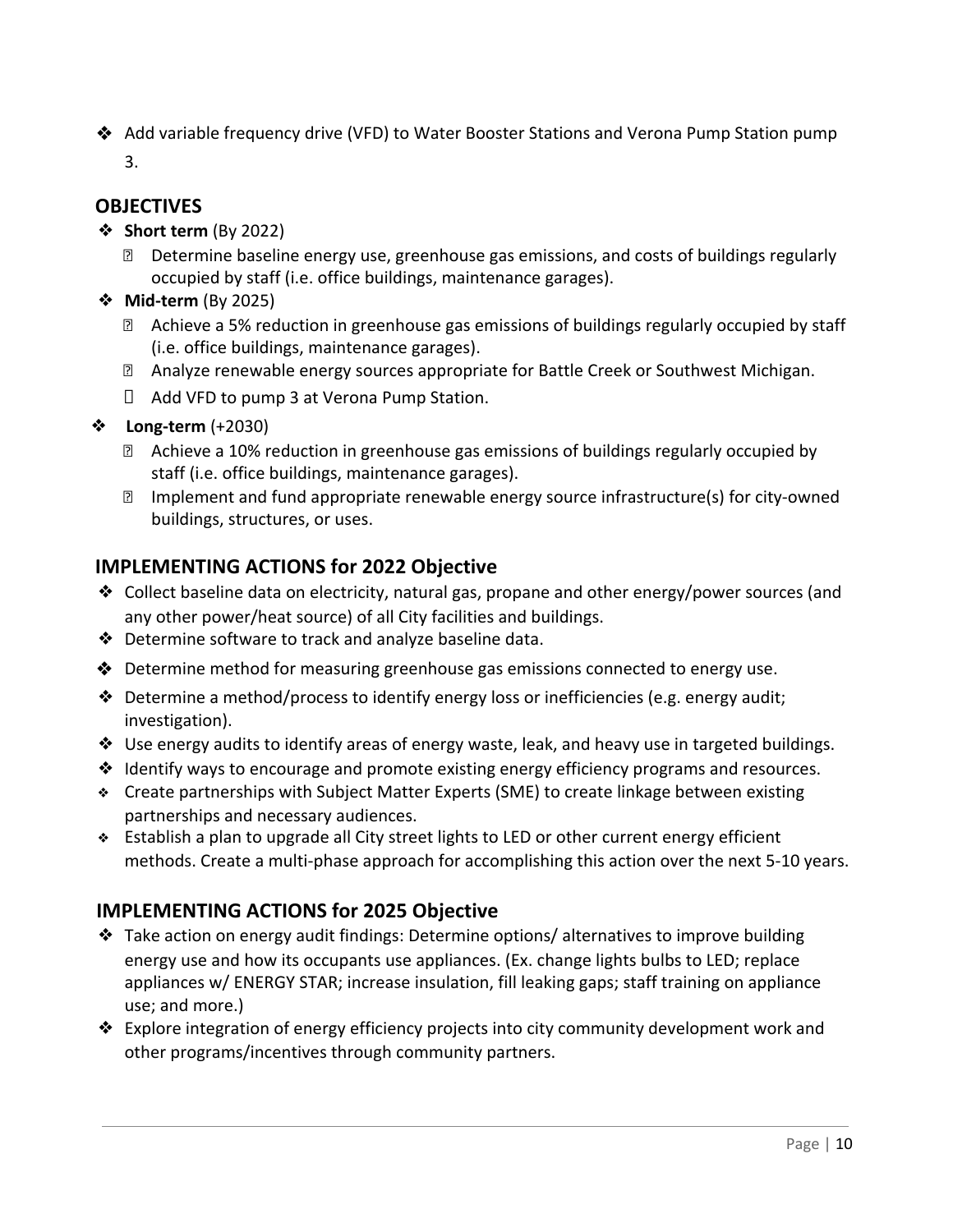- ❖ Develop community partnerships emphasizing energy reduction and renewable energy, including potentially a matching challenge to local businesses, environmental stewardship in development projects, and inclusion of low-income housing.
- ❖ If warranted, expand staffing opportunities to increase project/ program implementation and success.
- ❖ Initiate upgrades of all City street lights to LED or other current energy efficient methods.
- ❖ Explore locally-available or regionally-appropriate renewable energy sources for municipality use.
- ❖ For renewable energy sources: analyze cost-benefit analysis, long-term maintenance options of infrastructure and personnel, and locations for various types of infrastructure.

### **IMPLEMENTING ACTIONS for +2030 Objective**

❖ Replace all City street lights to LED or other current energy efficient devices.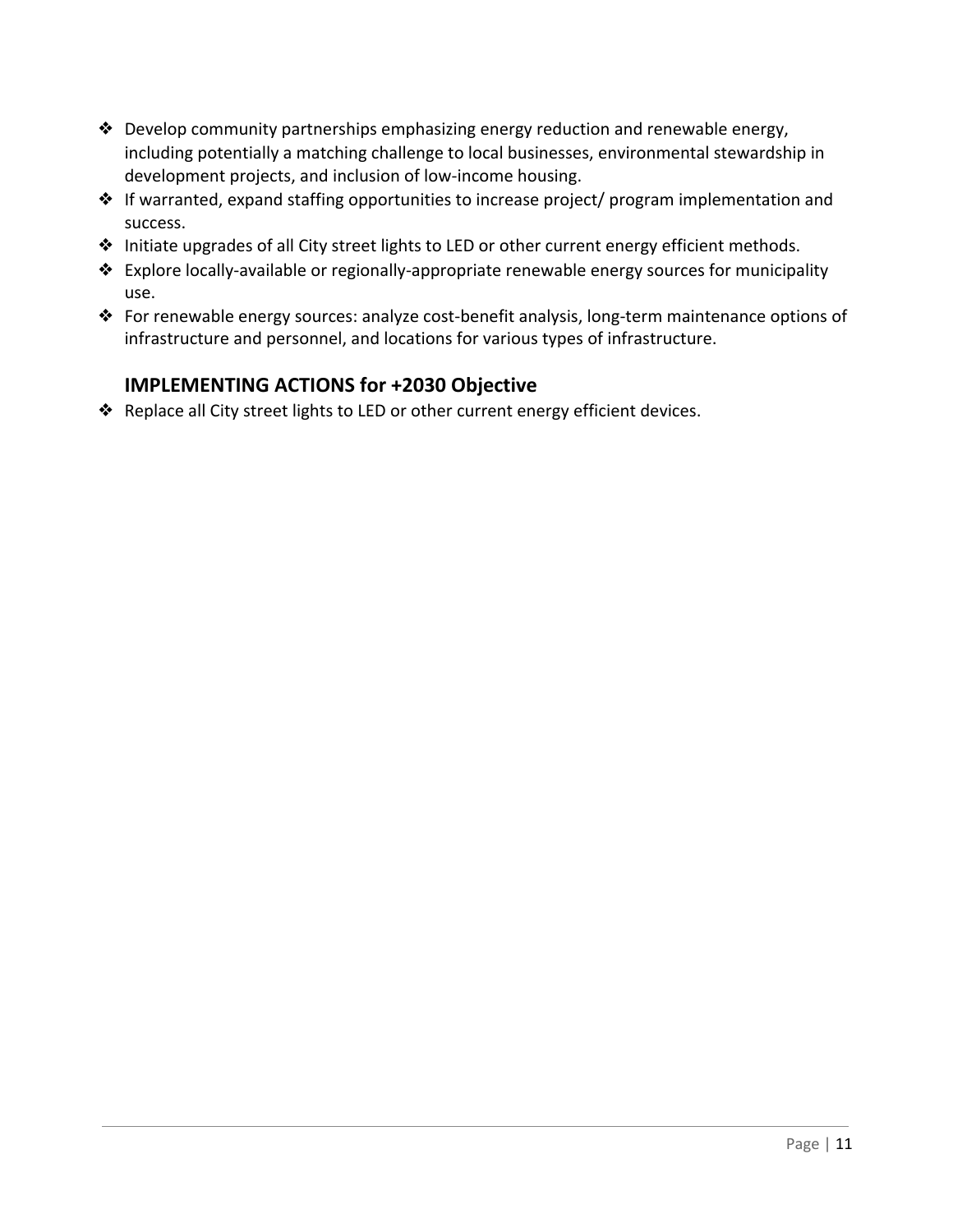### **Chapter 3: Water**

Water is a necessary resource to life, habitat, and affects the quality of life. The protection of both groundwater and surface water (stormwater) is important to a community's growth and sustainability. Groundwater is the source of Battle Creek's drinking water. It is crucial to ensuring compliance with government drinking water standards and protection of the local wells for the long-term health and economic well-being of the community.

Surface water is the water derived from rain water, and observed in lakes, rivers, wetlands, and other similar surface conditions. When rain water runs off buildings' roofs, across parking lots and streets, and across lawns it is directed toward open channels and/ or underground pipes called the stormwater system. At this point, surface water is typically called stormwater. Stormwater is then carried to lakes, rivers, and other water bodies. Locally, these water bodies are the Battle Creek River, Kalamazoo River, Goguac Lake, Harts Lake, Beadle Lake, etc. These water bodies provide rich aquatic habitat, outdoor recreation (boating, swimming, fishing, etc.), economic benefit, and overall value to the community. Storm water may be naturally filtered before entering those water bodies, but is not treated/ filtered for higher quality standards. Therefore, ensuring the protection of stormwater quality is critical.

As stated above, there is an overall community benefit to protect local lakes and rivers. In addition to stormwater protection, protection from development which may reduce or negatively affect water bodies quality or habitat is also important. The downtown stretches of the Battle Creek and Kalamazoo Rivers consist of concrete channels to reduce flooding. Despite the effectiveness of those, there is little to no utilization of those rivers for downtown benefit. Recently, kayaking activities are increasing, and a desire to replace a portion of the Kalamazoo River channel with a more open, natural shoreline is being explored. Examining man-made shorelines for future community use and protecting natural shorelines of local lakes and rivers can provide various benefits to the environment and community.

The City of Battle Creek Department of Public Works is working toward becoming a 'Utility of the Future' which is a "…concept…defined by clean water utility leaders pioneering innovative technologies and cutting-edge practices, with a focus on resource recovery, efficiency and sustainability" according to the National Association of Clean Water Agencies. This recognition celebrates the achievements of forward-thinking, innovative water utilities that are providing resilient value-added service to communities, particularly in community engagement, watershed stewardship, and recovery of resources such as water, energy, and nutrients.

The purpose of the following goals is to create a sustained method to have healthy potable water for the community; clean water for the environment; and reduce water-related costs to the City and end user.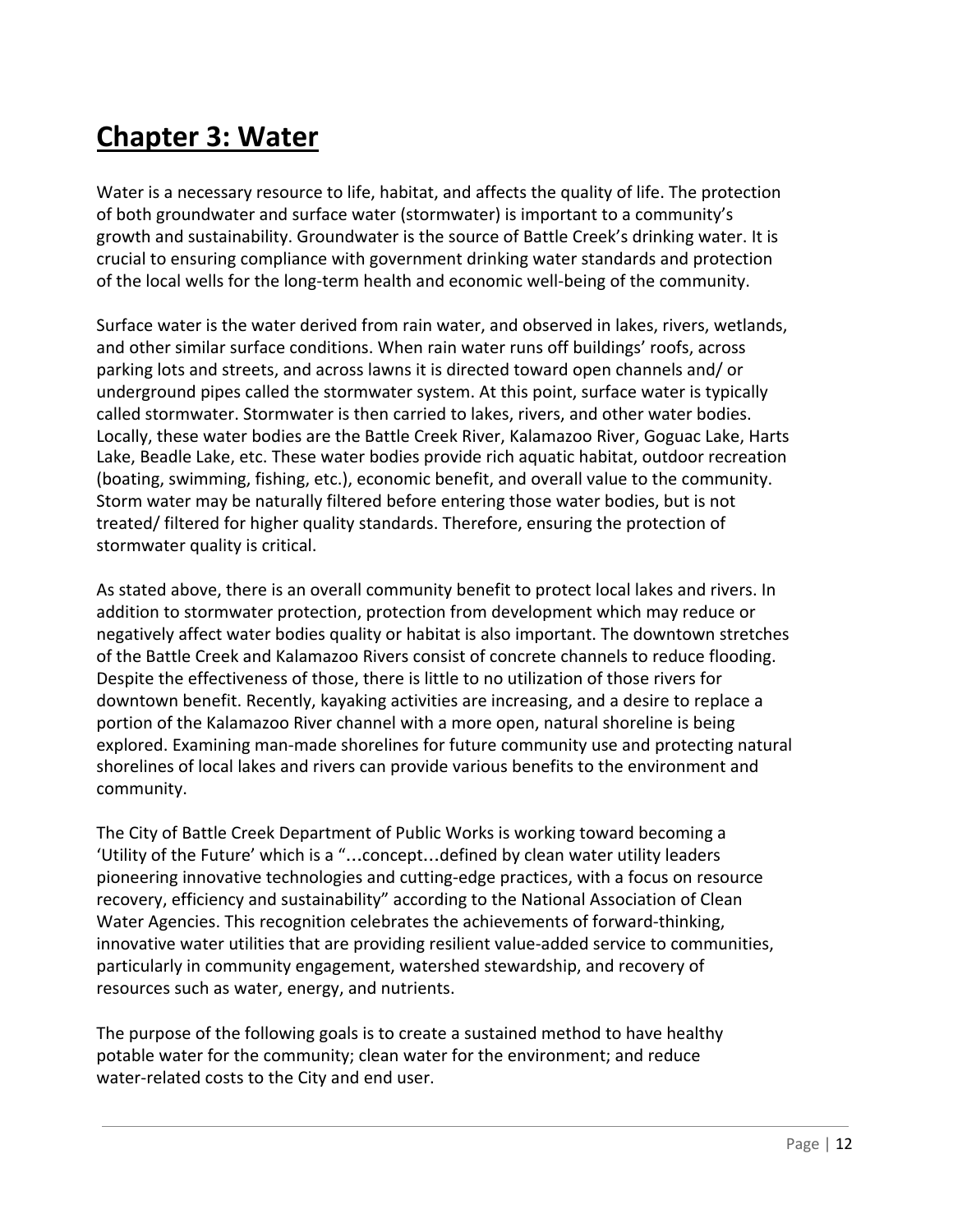### **2020 ACCOMPLISHMENTS AND ONGOING EFFORTS**

1. Identifying and tracking readily-available surface water quality data to determine trends in conditions.

2. Environmental Services staff will undertake tracking measures.

3. Utility of the Future online application will be available Jan. 2021. All information will be available at that time.

4. City Environmental Services staff attending webinars on green infrastructure.

5. Ongoing partnering with Battle Creek Area Clean Water Partners to continue outreach & education related to water quality. (Facebook page, website, events, Community Calendar, Team meetings)

6. Wellhead protection efforts

-PSAs on groundwater protection (website, YouTube, Accessvision)

-Bill stuffers

-Billboards

-BC Farmers market

-Direct mailer to businesses

-Business site visits

-Chloride investigation

-Wellhead Team meetings, quarterly

-Lakeview Square Mall display

7. Stormwater outfall inspections. Major sanitary sewer cross-connection identified and corrected

at Pine St. at BC River.

8. Stormwater education video for all City staff

9. Applied for grants for water quality projects within the City. (Great Lakes Restoration Initiative Urban Forestry grant for stormwater - not funded; Midwest Glacial Lakes Partnership stormwater diversion grant - awards announced in 2021.)

10. City rain barrel sale

11. Completed plans to divert commercial stormwater on Columbia Avenue from LaVista to Capital from Goguac Lake to bio-retention ponds. This is the last section of Columbia Avenue that drains to Goguac Lake. Construction is planned for the 2022 season.

12. DPW has started to implement the 20-year plan to remove all lead services from the water system by 2040.

13. WWTP biosolids compost pilot feasibility study - if favorable, design to begin in 2021 with construction it 2022. (SEE ALSO: Chapter 5, Waste)

14. Exploring food waste digesting with Fire Keepers, Post Cereal, Kellogg's and Michigan State Student Research program. (SEE ALSO: Chapter 5, Waste)

### **GOALS**

- ❖ Increase educational outreach to City staff and public that underlines the importance of water quality and conservation.
- ❖ Evaluate a funding mechanism for stormwater infrastructure that provides a sustainable management of stormwater infrastructure.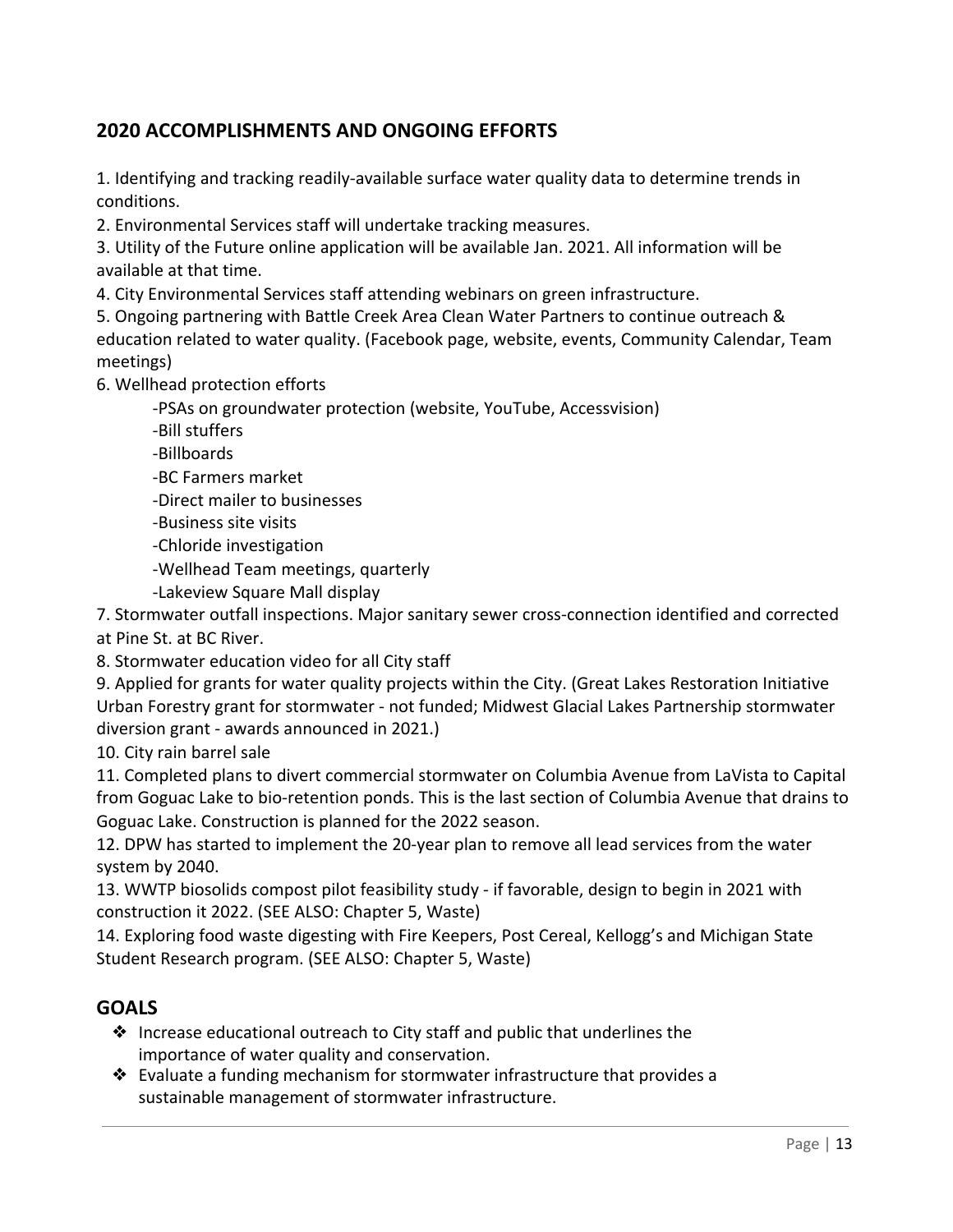- ❖ Protect natural lakes, rivers, creeks, and wetlands ecology and associated outdoor recreation from adverse effects from future development and pollution.
- ❖ Certify the City of Battle Creek as a Utility of the Future [Reference: NACWA.org; National Association of Clean Water Agencies].
- ❖ Establish policies which support the health of the Kalamazoo and Battle Creek Rivers.
- ❖ Ensure goals for preserving the City's drinking source are supported.

### **OBJECTIVES**

- ❖ **Short term (By 2022)**
	- $\triangleright$  Identify staff or partners with other organizations to support additional education promotion to preserve water quality.
	- $\triangleright$  Create a stormwater advisory group to establish the level of funding needed to support current infrastructure.

### ❖ **Mid term (By 2025)**

 $\triangleright$  Establish programs that increase educational awareness on water quality measures. Seek

grants which help fund new and expanded programs.

 $\triangleright$  Analyze equitable approaches for establishing a new funding structure to support stormwater infrastructure management. As of the date of this plan, a draft State bill has been introduced to create a new utility management process for stormwater; treat similar to water or wastewater billing. City staff will continue to follow this bill, and if it passes, will determine what new City billing system for stormwater utility may be appropriate.

### ❖ **Long term (+2030)**

 $\triangleright$  Adopt a funding source to ensure long-term stormwater management is adequately funded, equitable, and flexible.

### **IMPLEMENTING ACTIONS for 2022 Objectives**

- ❖ Identify measures for tracking data of potable water demands and stormwater volumes and qualities.
- ❖ Analyze leaks in overall billed City's water exist to reduce loss in water revenues.
- ❖ Identify measures for tracking data on water quality of inland lakes and rivers within the City of Battle Creek and methods for reporting to the public.
- ❖ Determine appropriate staff to undertake tracking data measures.
- ❖ Identify funding sources to address stormwater infrastructure needs, including on-going maintenance.
- ❖ Analyze items of Utility of the Future for future implementation.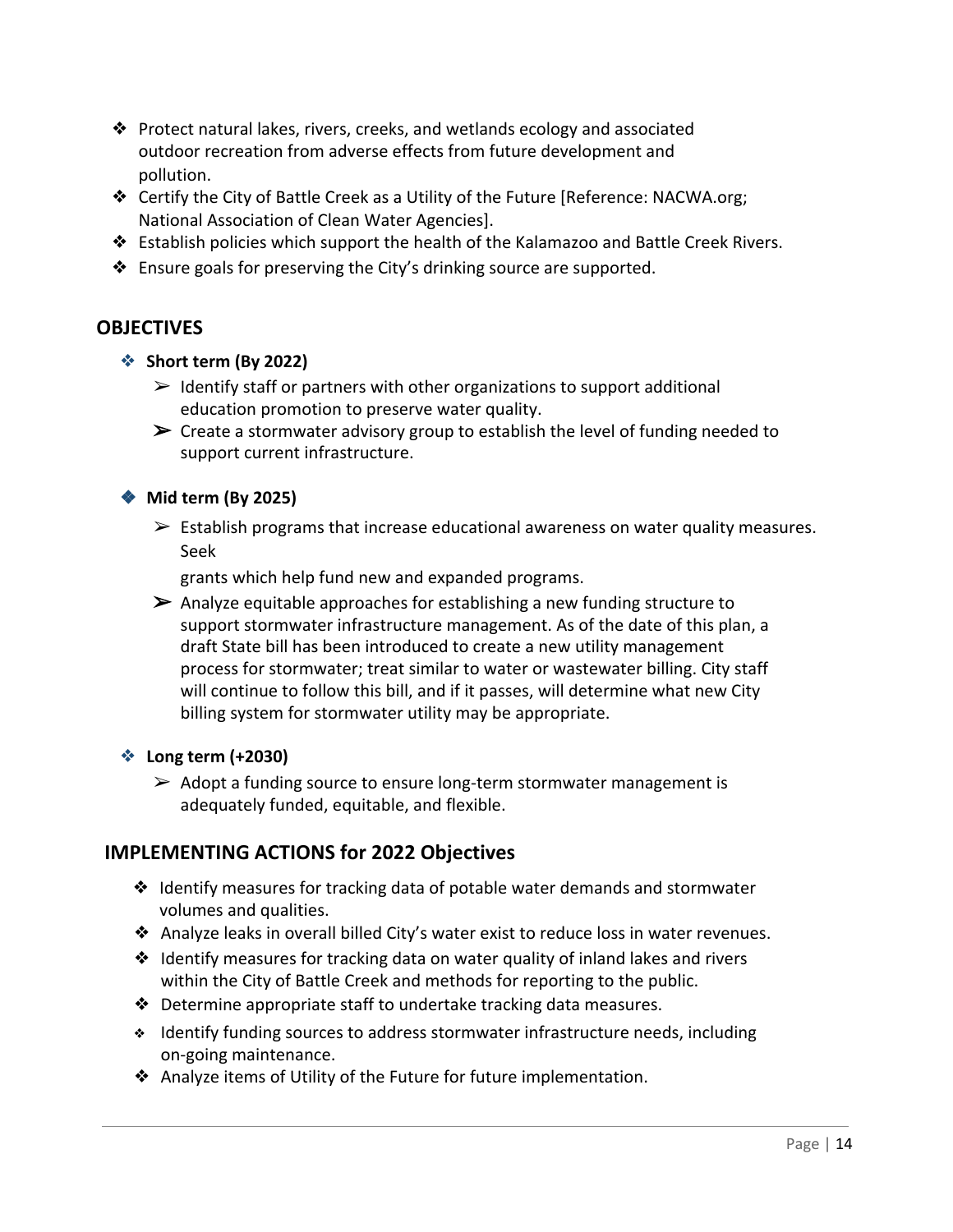### **IMPLEMENTING ACTIONS for 2025 Objectives**

- ❖ Increase the use of rain gardens and low-impact development through existing mechanisms.
- ❖ Research improved treatment and water protection techniques to be used during construction projects.
- ❖ Research the use of "green" infrastructure techniques for street and building designs.
- ❖ Create a GIS mapping tool showing stormwater flows throughout Battle Creek.
- ❖ Improve community education and outreach programs to encourage water conservation.
- ❖ Research 'skinny streets' (narrowing of streets) as a way to reduce size of impervious surface to reduce stormwater volume. Determine if and where 'skinny streets' should become a policy or option for future city streets.
- ❖ Research on-street stormwater features that slow stormwater run-off, filter particulates, and increase water quality before stormwater reaches inland lakes and rivers.
- ❖ Examine options to upgrade the wastewater treatment plant to ensure efficient and effective use; examine maintenance procedures.

### **IMPLEMENTING ACTIONS for +2030 Objectives**

❖ Re-evaluate the City's stormwater codes to ensure adequate protection is provided.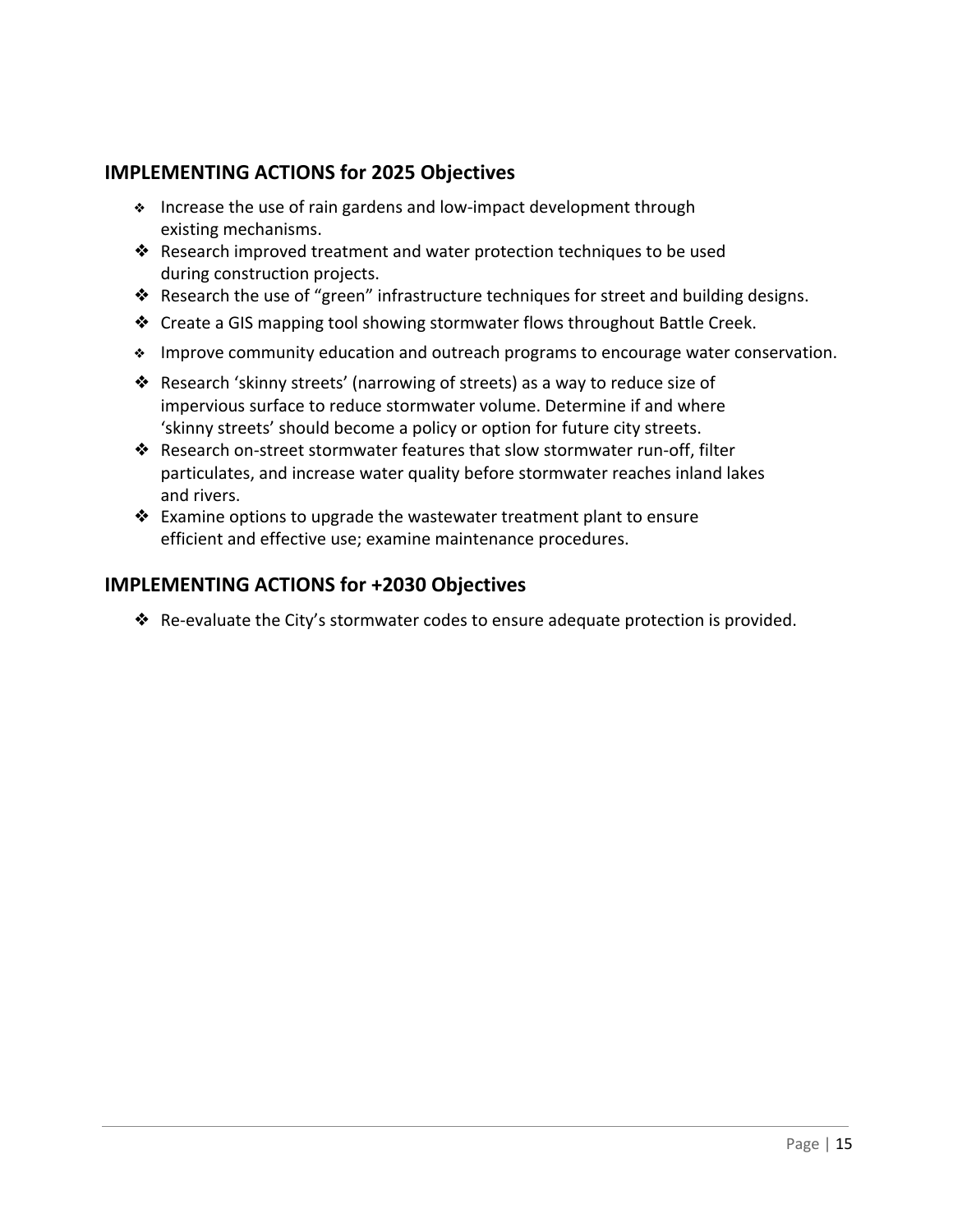### **Chapter 4: Transportation**

Generally, transportation systems facilitate commerce, personal travel, tourism, daily commutes, mail delivery, emergency access, and provide connectivity throughout and between municipalities. These systems primarily consist of vehicles (cars, buses, trucks, trains, bicycles, etc.) and the infrastructure to support/ accommodate vehicles (streets, waterways, rail, trails, etc.) Maintaining both is a considerable investment for the user and owner of the vehicle and infrastructure. Public and private investments are utilized to establish and maintain transportation systems.

The plan's internal focus guides this chapter's goals towards sustainable transit and fleet operations and non-motorized transportation means within the City of Battle Creek. This plan will focus on passenger and transit vehicles (cars, trucks, buses, etc.) instead of specialized vehicles (fire trucks, police vehicles, fleet trucks, etc.). Staff notes that the City should be encouraged to examine sustainable elements in specialized vehicles in the future.

Currently, the City's fleet, staff (City passenger vehicles), and transit vehicles are internal-combustion engines (gasoline, diesel, propane, or LP). The City has been acquiring used, low-cost vehicles; maintaining and fixing vehicles internally with little to no outside contracts; and maintaining a support infrastructure and trained personnel to manage and maintain these vehicles. Use of hybrid (electric + internal-combustion engines) and full electric vehicles are becoming popular throughout the US. However, the higher cost (compared to typical internal combustion engines), maintenance, and repair of these vehicles have become cost-prohibitive for the City of Battle Creek and other municipalities. Without additional revenue (local, State, or Federal assistance), it is unlikely that the City of Battle Creek would solely fund the transition from internal-combustion engines to a hybrid or full electric fleet. Adding a few of these types of vehicles to the fleet over time may seem reasonable. However, the added cost of new infrastructure, parts, additional training and likely outsourcing maintenance would be required if one or all fleets are replaced with hybrid or full electric vehicles. Therefore, a piecemeal approach to these new vehicles is not likely. Replacing the entire infrastructure for these vehicles would be best but comes with high costs. Current City practices have resulted in significant cost savings in purchasing, maintaining, and fixing older vehicles.

Transit fleet consists of buses on fixed routes and paratransit (dial-a-ride) on no fixed routes. The former operate on diesel engines of various age and emission control standards. Due to modern emission controls, some buses are more expensive to maintain and operate. While the paratransit vehicles are much smaller and cheaper than buses, they run on either diesel, gasoline, or propane. This variety of fuel choice was made in efforts to experiment with fuel costs and operations. Despite the lowest cost of propane (by volume), it is less fuel efficient, more expensive to purchase and maintain. It is clear that the cost of managing fleet vehicles must look at a comprehensive approach not just fuel costs.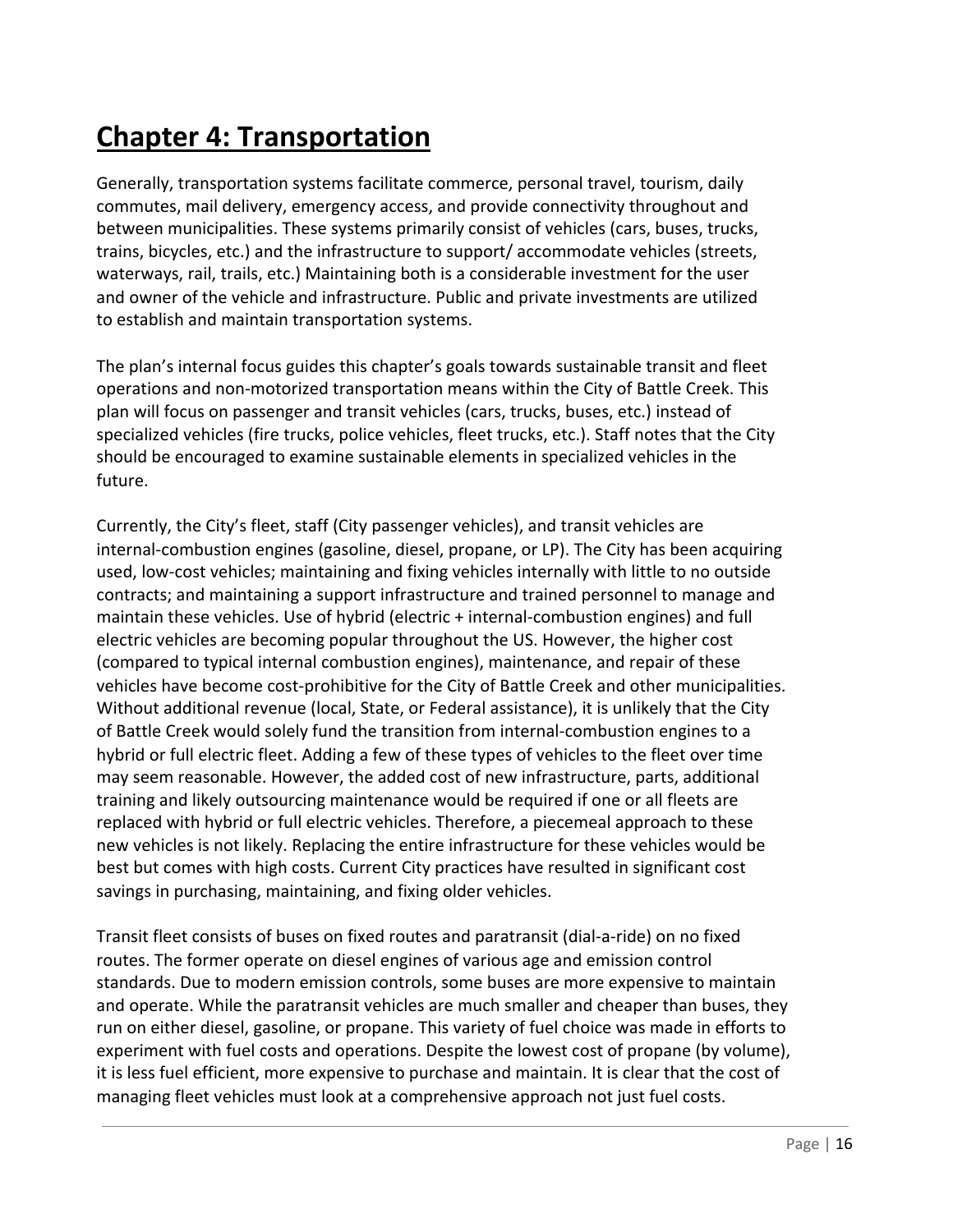The City of Battle Creek Department of Public Works fleet division is currently striving toward becoming a 'Leading Fleet City' exhibiting high level in fleet innovation and leadership. This award is provided by *Government Fleet* magazine and the American Public Works Association (APWA). The award is given to various-sized cities.

The purposes of the following goals are to address full costs of fleet, staff passenger vehicles, and transit while improving sustainability by addressing: 1) costs/ quantity of fuel, 2) costs of acquiring future vehicles, 3) maintenance costs, 4) costs of support infrastructure for existing and future vehicles, and 5) costs of specialized personnel training.

### **2020 ACCOMPLISHMENTS AND ONGOING EFFORTS**

- 1. Fleet Division pursuing "Leading Fleet" designation for 2021
- 2. Working to obtain bike-share data from Battle Creek Community Foundation staff.
- 3. Researching locations for charging stations at City parking ramps.
- 4. Bicycle Friendly Community application due Feb. 10. See Report Card:
- https://bikeleague.org/sites/default/files/bfareportcards/

BFC\_Fall\_2017\_ReportCard\_Battle\_Creek\_MI.pdf

5. Received transit grant to replace buses. The grant will replace 70% of our fleet over time. 10 of our 13 buses are 2006 or older and are not the current emissions standards. The new buses will meet the current low emissions standards for heavy duty diesel vehicles. For more information about the environmental benefits of public transit, see

https://www.ridesmtd.com/about/green-initiatives/

6. Electric vehicle (EV) charging station is planned for the Jackson Street Parking Lot Improvement. Construction scheduled for the 2022 season.

7. BCU has an EV charging station at their facility along Dickman Road.

### **GOALS**

- ❖ The City of Battle Creek achieves a Diamond-level Bicycle Friendly Community. (Awarded by The League of American Bicyclists.)
- ❖ City staff will identify a comprehensive approach for the use of alternative transportation for transit fleet and passenger vehicles to reduce the City's carbon footprint.
- ❖ The City of Battle Creek will become a Leading Fleet city (Awarded by *Government Fleet* magazine and the American Public Works Association).
- ❖ The City of Battle Creek provides a popular bike share program.

### **OBJECTIVES**

- ❖ **Short term** (By 2022):
	- $\triangleright$  Research and analyze Leading Fleet criteria and measures.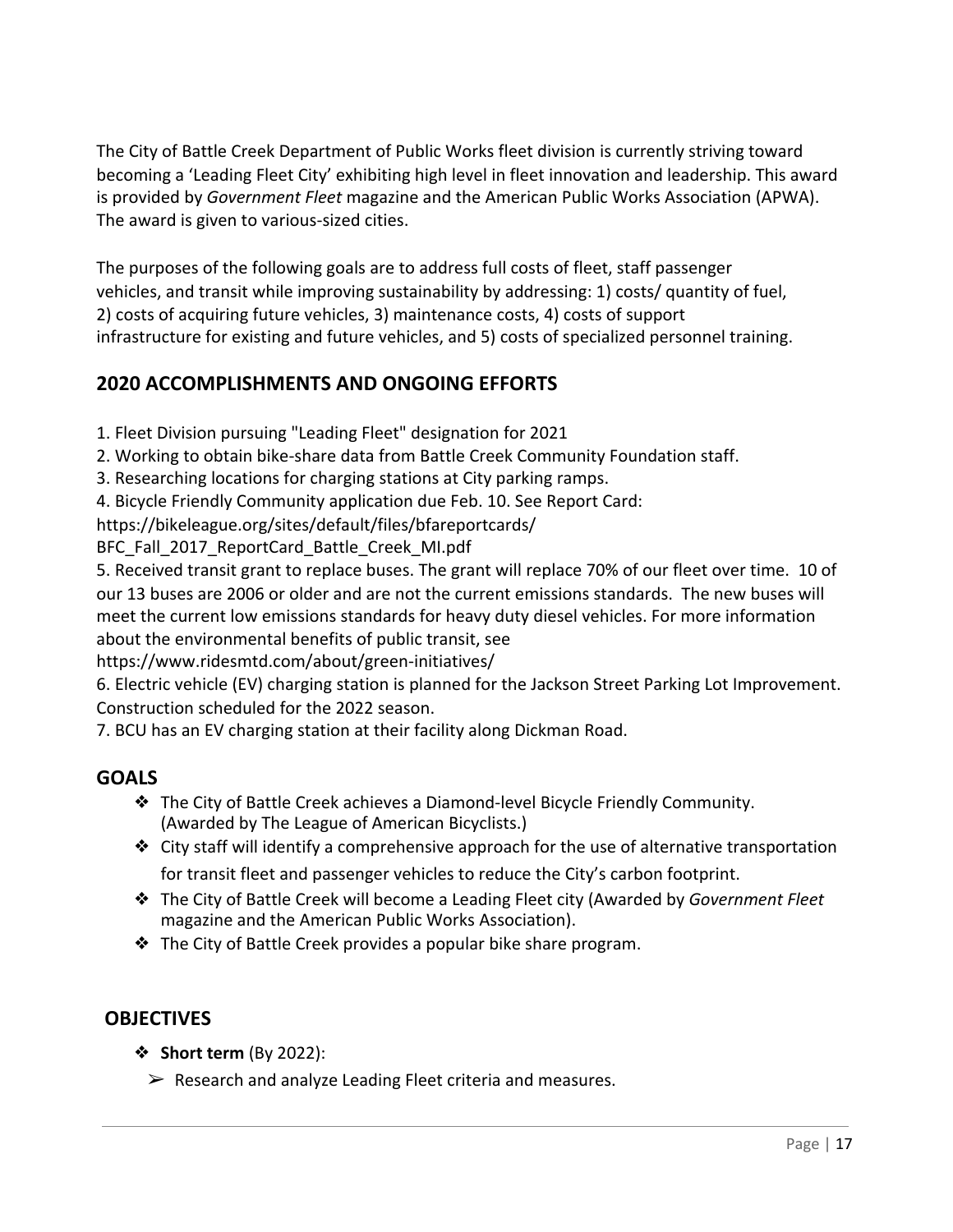- $\triangleright$  Determine baseline usage of bikes of bike-share program.
- $\triangleright$  Determine method for tracking greenhouse gas emissions of City vehicle use.

### ❖ **Mid-term** (By 2025):

- $\triangleright$  Establish electric vehicle re-charging stations at City-owned/ managed parking areas, and provide public awareness.
- $\triangleright$  Adopt an anti-idling policy for city vehicles near schools, parks, daycares, downtown, and other areas with high pedestrian volume.
- $\triangleright$  Prioritize and determine which best Leading Fleet measures to implement.
- $\triangleright$  Analyze options to reduce overall fuel use, costs, and greenhouse gas emissions for transit, fleet, and passenger vehicles, such as Compressed Natural Gas (CNG), clean diesel options, etc.
- $\triangleright$  Attain Gold-level Bicycle Friendly Community.
- $\triangleright$  Research items to implement to attain Platinum-level Bicycle Friendly Community.
- $\triangleright$  Increase ridership of fixed-route transit buses by 2%.
- $\triangleright$  Establish a bike-share campaign to increase usage.
- ❖ **Long-term** (+2030):
	- $\triangleright$  Increase ridership of fixed-route transit buses by 15%.
	- $\triangleright$  Research costs of acquiring hybrid and full electric fleet, transit, and passenger vehicles to determine reasonable costs for the future.
	- $\triangleright$  Research grants available for public hybrid and full electric fleet, transit, and passenger vehicles.
	- $\triangleright$  Attain Platinum-level Bicycle Friendly Community.
	- $\triangleright$  Analyze and priority measures needing to accomplish and attain Diamond-level Bicycle Friendly Community.
	- $\triangleright$  Increase bike-share usage by 5%.
	- $\triangleright$  Implement measures to become a Leading Fleet city.

### **IMPLEMENTING ACTIONS for 2022 Objectives**

- ❖ Research and prioritize elements to attain Gold-level Bicycle Friendly Community.
- ❖ Research other transit organizations' vehicle engine type by vehicle type. Determine overall costs of operating diesel-only, hybrid, and full electric vehicles.
- ❖ Examine City-owned/ managed parking areas and research companies that could install and maintain electric plug-in vehicle stations.
- ❖ Explore options that increase ridership for fixed-route transit buses (i.e. marketing and branding, bus stop locations reach more people, etc.)
- ❖ Research number of bikes checked-out at each bike-share station through the city.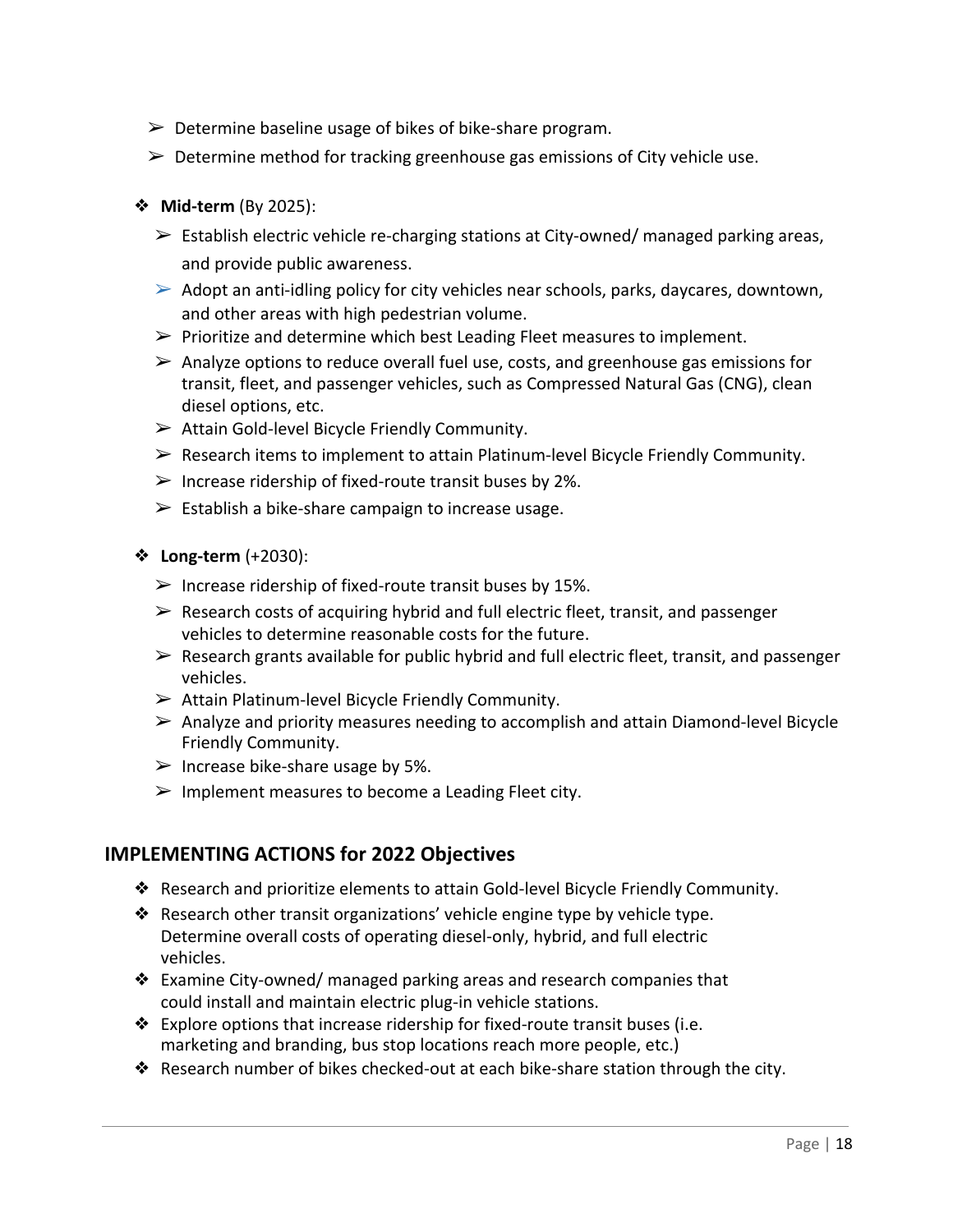### **IMPLEMENTING ACTIONS for 2025 Objectives**

- ❖ Install various electric vehicle charging stations at City-owned parking areas and garages. Provide a downtown map showing new plug-in stations and general education of use for the public.
- ❖ Determine base cost, quantity, and greenhouse gas emissions of transit, fleet, and staff passenger fuel used in the past three years.
- ❖ Implement campaign to increase ridership for fixed-route transit buses.
- ❖ Determine boarding counts of riders for fixed-route transit buses and dial-a-ride.
- ❖ Create educational material for City employees about the benefits of using City transit.
- ❖ Create a transit program that provides lower/ free fare for City employees to reduce personal car commute, traffic congestion, etc.
- $\triangle$  Establish a policy which utilizes the best management of vehicles to ensure longer use.
- ❖ Research and coordinate a bike campaign with a bike-share company; initiate changes where necessary, such as: distribute campaign material, initiate social media advertisement, determine best bike stations for users, etc.
- ❖ Research and prioritize elements to attain Platinum-level Bicycle Friendly Community.
- ❖ Establish a policy that determines which engine type (i.e. internal combustion, hybrid, full electric, etc.) is best fit for the type of vehicle used (i.e fleet, transit, and passenger vehicles).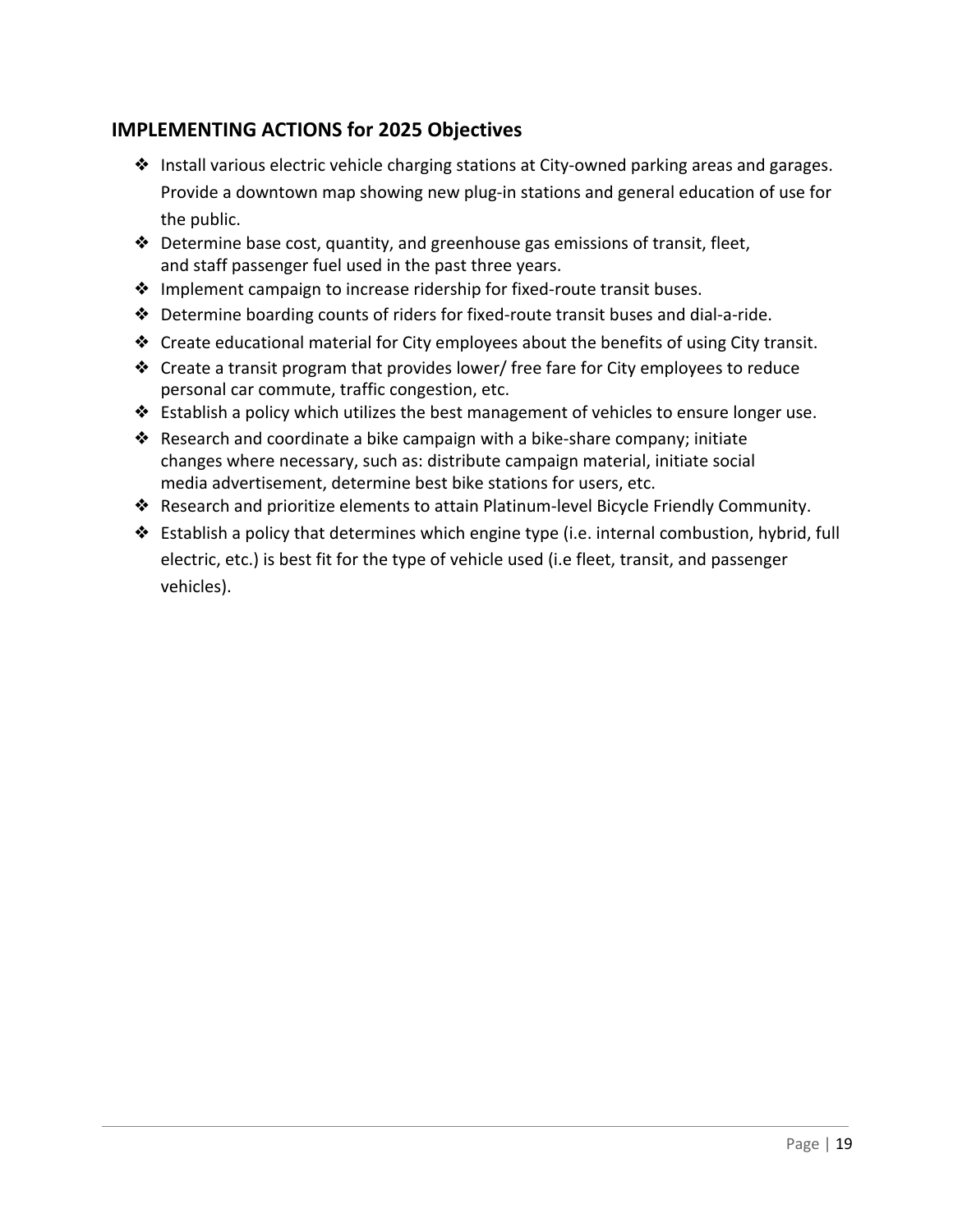### **Chapter 5: Waste**

This chapter provides goals related to various waste produced by City buildings, processes, and people. From the daily office worker to annual events hosted by the City of Battle Creek, examining ways to reduce waste, reuse waste, and recycle waste is key. The City contracts with a waste hauler to provide curbside pickup of trash, recycling, and yard waste. This single-hauler system has sustainability benefits, stemming primarily from the presence of only one fleet of waste trucks on residential streets. Trash is delivered to a nearby solid waste facility along with other community's waste. Recycling is delivered to a recycling center outside of the City of Battle Creek. After contracting with Waste management for many years, the City will be switching to Republic in the spring of 2021. The new contract also includes monthly reporting of collection data, which will greatly aid efforts to reduce waste and communicate with the public about improving results.

Residential curbside pickup of yard waste accepts grass clippings, leaves, and small branches which are delivered to a City compost center called Bryce Pit. Residents may personally transport yard waste to Bryce Pit. This compost center is valuable to the community because the City prohibits burning of yard waste (i.e. leaves, christmas trees, etc.).

Residential curbside pickup of recyclables increased substantially when the size of the pickup container increased to 96 gallon containers in 2016. This size increase was an easy mechanism for residents to recycle more plastics, papers, glass, cardboard, aluminum, and other daily items. However, due to multiple factors, including large amounts of contamination in some neighborhoods and changes in the market for recyclable materials, this full-scale single-stream curbside recycling system has become unsustainable. Consequently, an opt-in program will be implemented for curbside recycling starting April 1, 2021 along with exploring other improvements to the recycling program.

The mantra "Reuse, reduce, rethink, recycle" continues to be an important part of a circular economy as waste represents raw materials to be recaptured. Recapturing these materials or not generating them in the first place, encompasses the true essence of sustainability.

The purpose of the following goals is to 1) rethink how waste is generated and used; 2) reduce the amount of waste consumed by City operations and buildings; 3) and recycle and re-use the products necessary for operations and buildings.

### **2020 ACCOMPLISHMENTS AND ONGOING EFFORTS**

1. Estimated costs for recycling in City buildings, Binder Park golf course, select parks.

2. Initiated recycling at WWTP w/ staff education.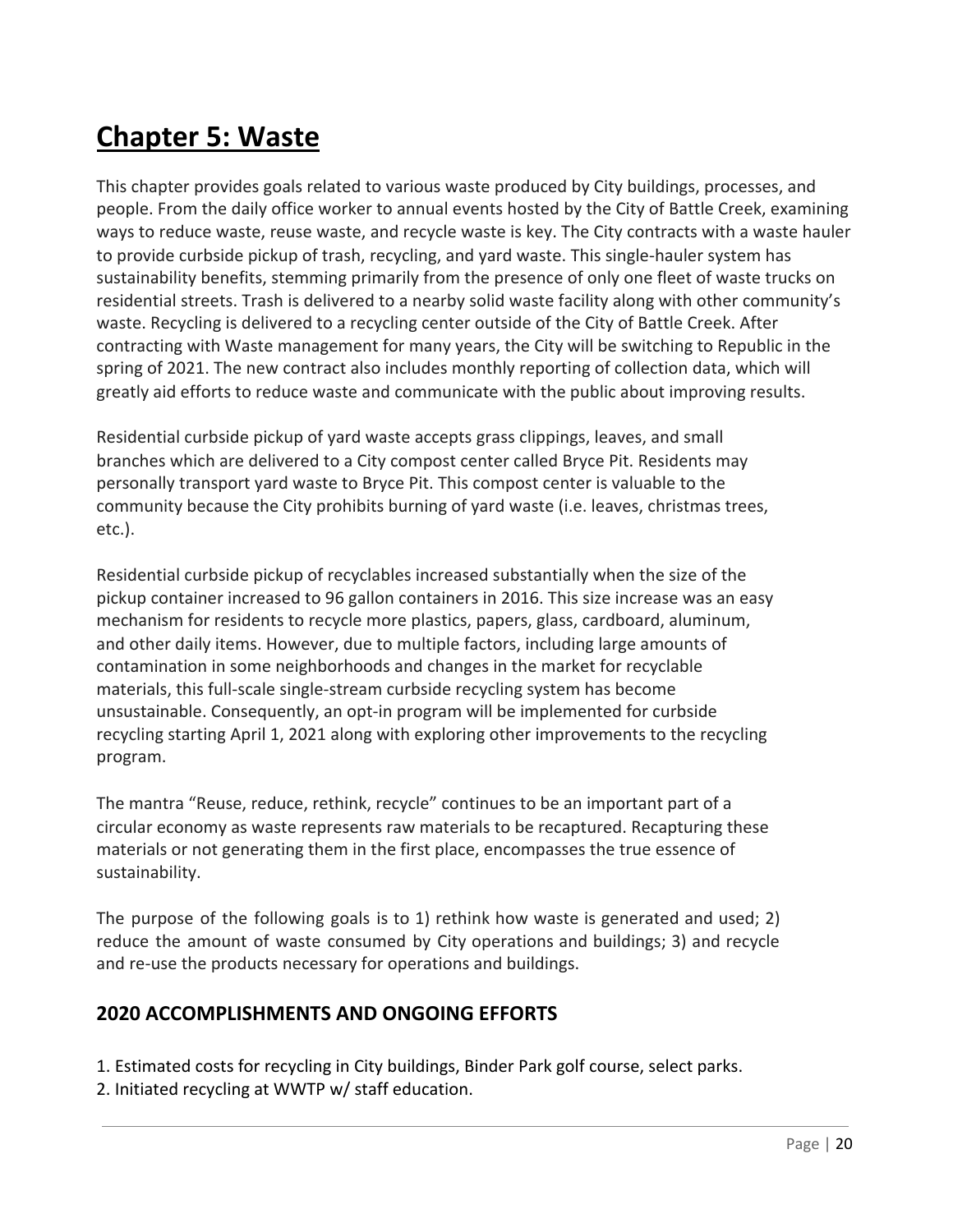3. WWTP biosolids compost pilot feasibility study - if favorable, design to begin in 2021 with construction it 2022. (SEE ALSO: Chapter 3, Water)

4. Exploring food waste digesting with Fire Keepers, Post Cereal, Kellogg's and Michigan State Student Research program. (SEE ALSO: Chapter 3, Water)

5. Continue to research program efficiencies and sustainability going forward.

- 6. City collection events: Scrap tire; Styrofoam; electronics
- 7. City-wide recycling education
	- -Newspaper articles
	- -Billboards
	- -Bill stuffers
	- -Postcards
	- -Social media
	- -City websites
	- -Radio interviews/ads
	- -Accessvision
	- -Lakeview Square Mall display
	- -DPW newsletter
- 8. Recycling education video for City staff
- 9. Monthly data reporting in new waste hauler contract.

### **GOALS**

- ❖ Decrease raw materials used by the City of Battle Creek.
- ❖ Reduce waste and increase recycling city-wide.
- ❖ Encourage recycling of construction, demolition, and remodeling debris.
- ❖ Provide recycling receptacles with proper collections and disposal at all public spaces and events.

### **OBJECTIVE**

- ❖ **Short term** (By 2022)
	- ❖ Research baseline data of raw materials used by City facilities.
	- ❖ Determine baseline data of recycled products at City buildings.
	- ❖ Determine and implement a more effective and sustainable residential recycling program starting with an opt-in program.
	- ❖ Begin tracking curbside waste data from monthly waste hauler reports.
- ❖ **Mid term** (By 2025)
	- $\boxtimes$  Implement measures which reduce raw materials used by the City by 5%.
	- **Implement measures which increase recycling at City buildings by 5%.**
	- $\Box$  Implement a program to encourage the reduction of residential waste.
- ❖ **Long term** (+ 2030)
	- **Implement measures which reduce raw materials used by the City by 10%.**
	- **Implement measures which increase recycling at City buildings by 10%.**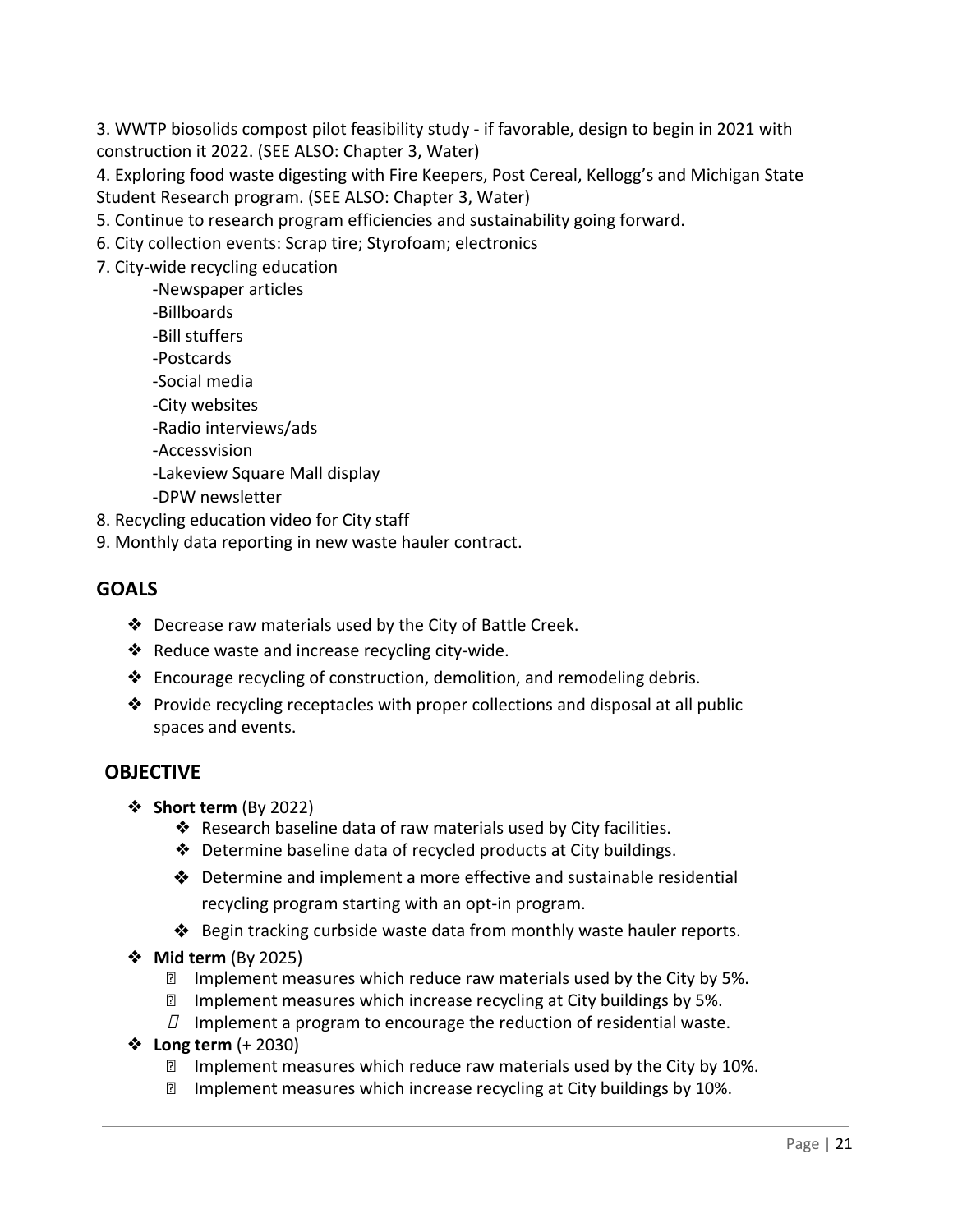### **IMPLEMENTING ACTIONS for 2022 Objective**

- ❖ Analyze costs and processes for providing recycling receptacles at every occupied City building; City-hosted events; and City parks.
- ❖ Provide programs for recycle/ reuse education at City facilities.
- ❖ Analyze and map wastewater infrastructure for future replacements.
- ❖ Work within the parameters of the new waste hauler contract to improve residential recycling results.

### **IMPLEMENTING ACTIONS for 2025 Objective**

- ❖ Provide recycling receptacles at every occupied City building.
- ❖ Provide recycling receptacles at City-hosted events.
- ❖ Provide recycling receptacles at City parks.
- ❖ Establish a more efficient and sustainable biosolids program at the wastewater treatment plant.
- ❖ Implement an internal mandate for City staff to recycle.
- ❖ Conduct waste audits for City facilities.

### **IMPLEMENTING ACTIONS for +2030 Objective**

- ❖ Implement or establish a private/public partnership to create a local business/composting program.
- ❖ Establish a food composting program at Brice Pit to receive food waste from City facilities; install bins for compost material.

### **ON-GOING**

❖ Continue supporting the existing annual household waste, recycle, and yard waste collection programs.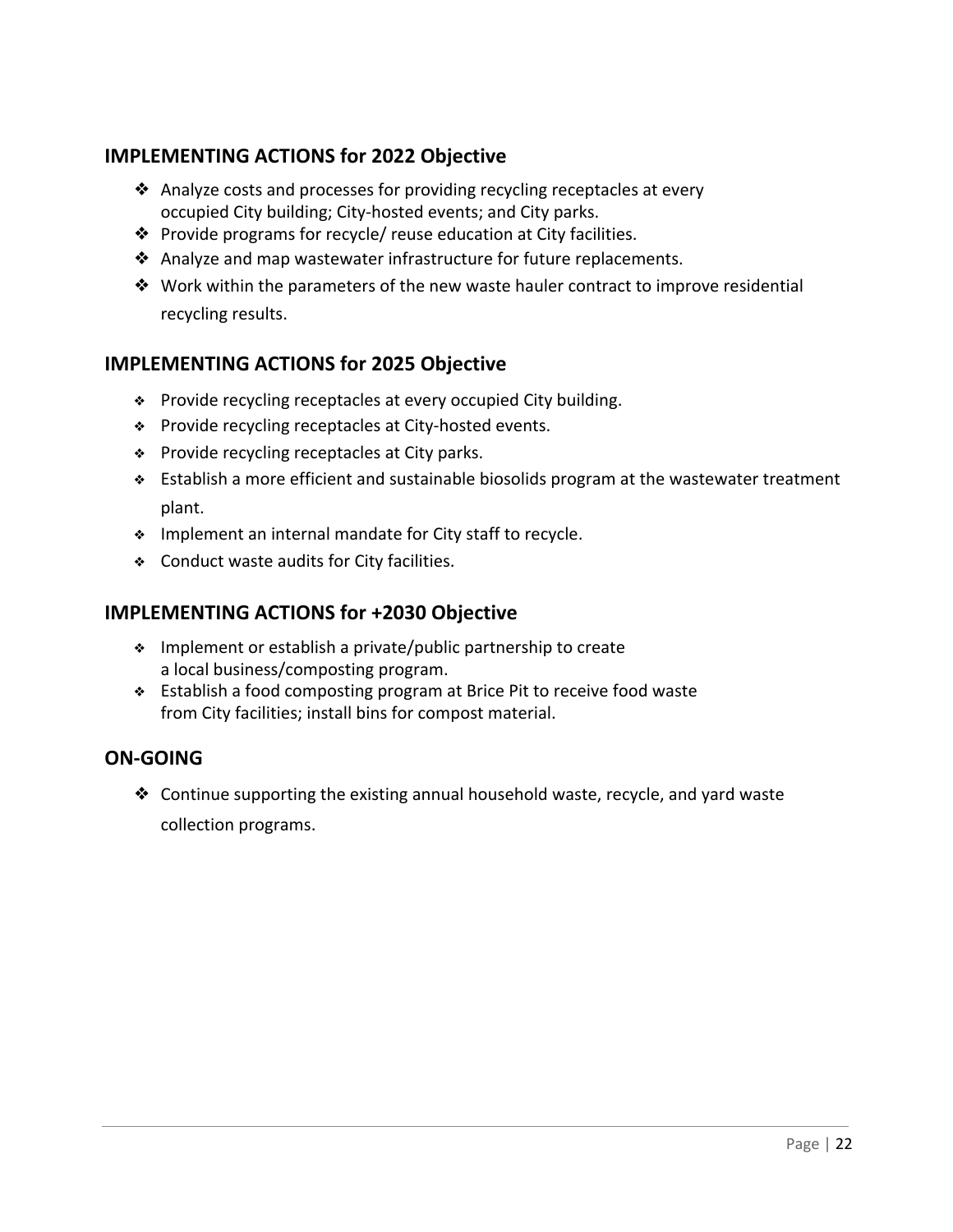### **Chapter 6: Government Management Practices**

By reassessing our current internal management practices, the City has the opportunity to encourage environmentally- and fiscally-minded leadership to our community's businesses and organizations. By implementing green purchasing policies, instilling an eco-conscious mindset in staff, and utilizing our current resources more efficiently the City can create a positive example for the public.

The purpose of the following goals serve to encourage environmentally and fiscally responsible practices within the City which will establish sustainably-minded leadership.

### **2020 ACCOMPLISHMENTS AND ONGOING EFFORTS**

1. Environmental Department staff researching green purchasing policies. Will work with the City Purchasing Department to determine best practices.

2. Environmental Department staff attending Michigan EGLE Climate Change webinars.

### **GOALS**

- ❖ Efficiently use City products and buildings through efficient systems and tools.
- ❖ Ensure long-term impacts to the community, budgetary management, and internal staff are considered during City acquisitions of products and processes.
- ❖ When delivering City services, provide highest value to citizens at lowest reasonable cost.
- ❖ Vendors which provide City services or programs will utilize sustainable practices.
- ❖ Establish a culture of sustainability among City staff.

### **OBJECTIVES**

- ❖ **Short term** (By 2022)
	- $\triangleright$  Initiate program that guides City staff toward operating buildings sustainably.
	- $\triangleright$  Initiate program that guides City staff toward a green purchasing policy.
- ❖ **Mid term** (By 2025)
	- $\triangleright$  At least one regularly-occupied building is utilizing sustainable use elements.
	- $\triangleright$  Implement a Green Purchasing Policy, including a Best Management Practice Sustainability Plan for vendors which provide City service.
- ❖ **Long term** (+2030)
	- $\triangleright$  Half of all regularly-occupied City buildings utilize sustainable use elements.

### **IMPLEMENTING ACTIONS for 2022 Objective**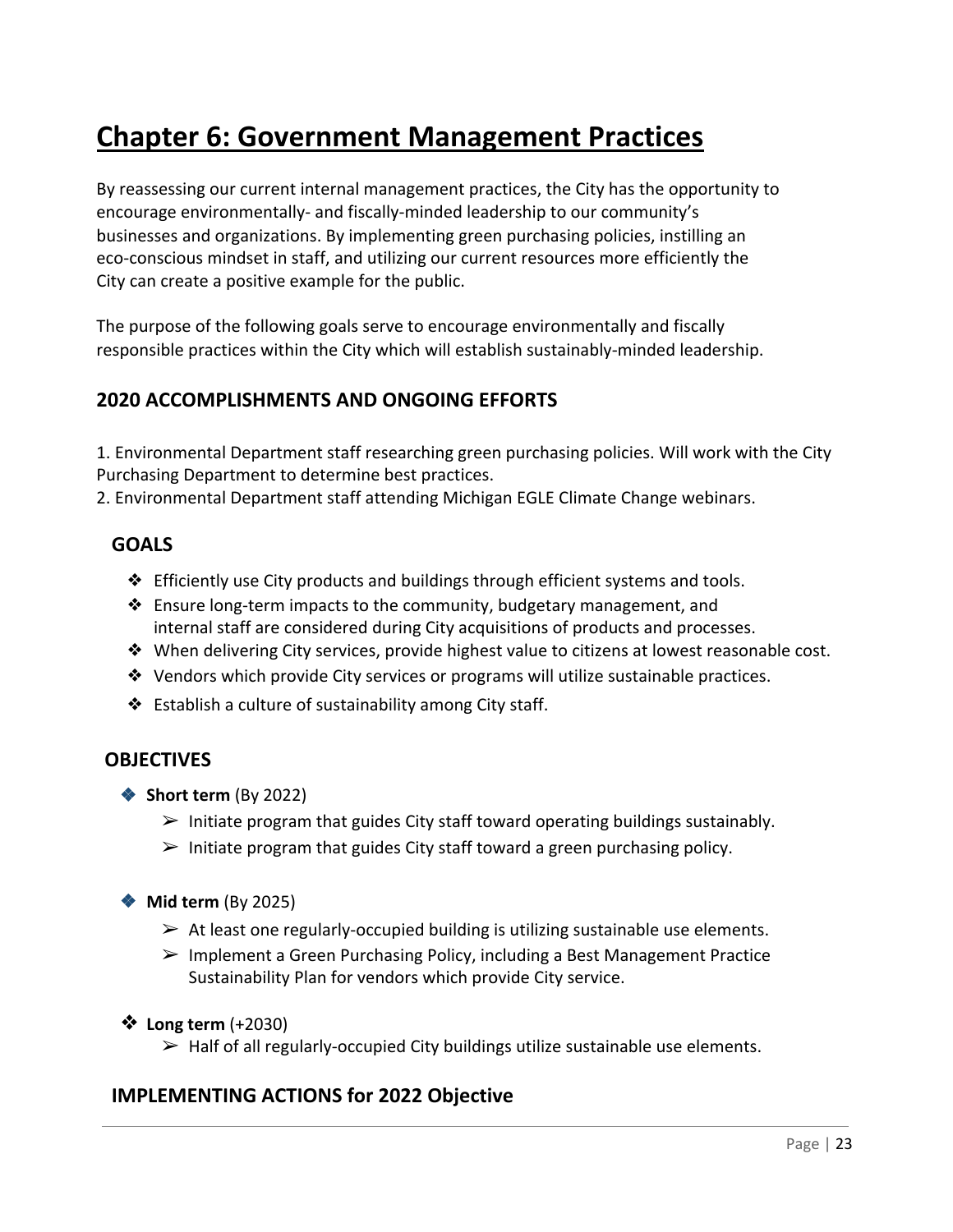- ❖ Research and examine elements of green purchasing policies for the City of Battle Creek.
- ❖ Research and draft Best Management Practice sustainability items for vendors which provide City services.
- ❖ Research elements of a green building policy for all new or reconstructed City building projects.
- ❖ Research methods which inform staff on ways to operate City buildings sustainably.

### **IMPLEMENTING ACTIONS for 2025 Objective**

- ❖ Adopt and implement a green purchasing policy for the City of Battle Creek.
- ❖ Adopt and begin implementation of a green building policy for all new or reconstructed City building projects.
- ❖ Research a comprehensive, community-wide Sustainability Plan for Battle Creek.
- ❖ Research Climate Action Plan elements.
- ❖ Develop an internal sustainability recognition program to recognize departments or individuals that have contributed to sustainability efforts.
- ❖ Create a manual for City employees which lists sustainable uses of buildings and electronics operations.

### **IMPLEMENTING ACTIONS for +2030 Objective**

❖ Adopt and begin implementing the Climate Action Plan.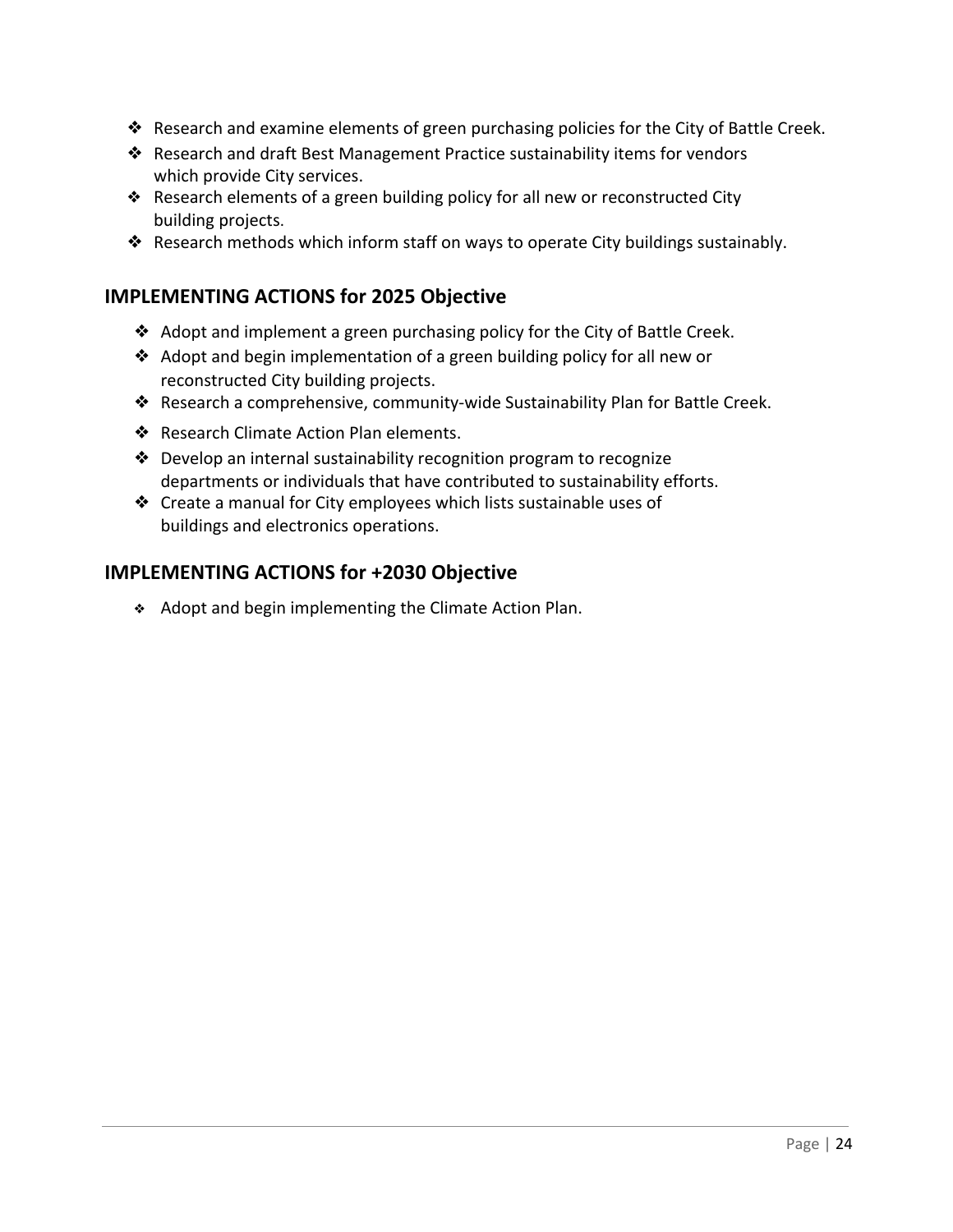### **Chapter 7: Land Use**

The City of Battle Creek is a major property owner within the community as it provides critical infrastructure to meet the needs of the entire community (rights-of-way, parks, sewer treatment plant, flood controls, and protected open space/ habitat), and various buildings (e.g. City Hall, Police Department, Public Works, etc.).

The City acquires land from other government agencies or purchases property from private landowners. Conversely, the City sells or disposes of land for private or other government agency use. In addition to land acquisitions and disposals, the City also rezones public and private property for development or preservation needs. Much of the direction for rezoning property is guided by the City of Battle Creek Master Plan, sub-plans (Transportation Plan, Parks & Recreation Plan, Neighborhood Plan, etc.), and existing conditions.

The purpose of the following goals is to ensure future growth consists of highest and best use for the overall community while meeting the City of Battle Creek Master Plan and other community planning documents. Changes in zoning, regulations, and processes will assist in the following goals.

### **2020 ACCOMPLISHMENTS AND ONGOING EFFORTS**

1. Applied for Great Lakes Restoration Initiative Urban Forestry Grant. Did not receive funding. 2. Identified City-owned areas for replacement of turf grass with native plantings. Benefits: increased habitat; decreased costs for mowing, maintenance.

3. Adopted a new Master Plan which includes support for more mixed-use development opportunities (ex. New mixed-use zoning district(s), flexible zoning, etc.)

4. Partnered with BC Public Schools to administer a funding program encouraging investment in BCPS neighborhoods.

### **GOALS**

- ❖ Renewed investment and high development growth occurring in older parts of town, and downtown area.
- ❖ Brownfields, distressed sites and neighborhoods have land use mechanisms to attract development and appropriate uses.
- ❖ Establish planning efforts that result in reduction of carbon dioxide emissions

### **OBJECTIVES**

❖ **Short term** (By 2022)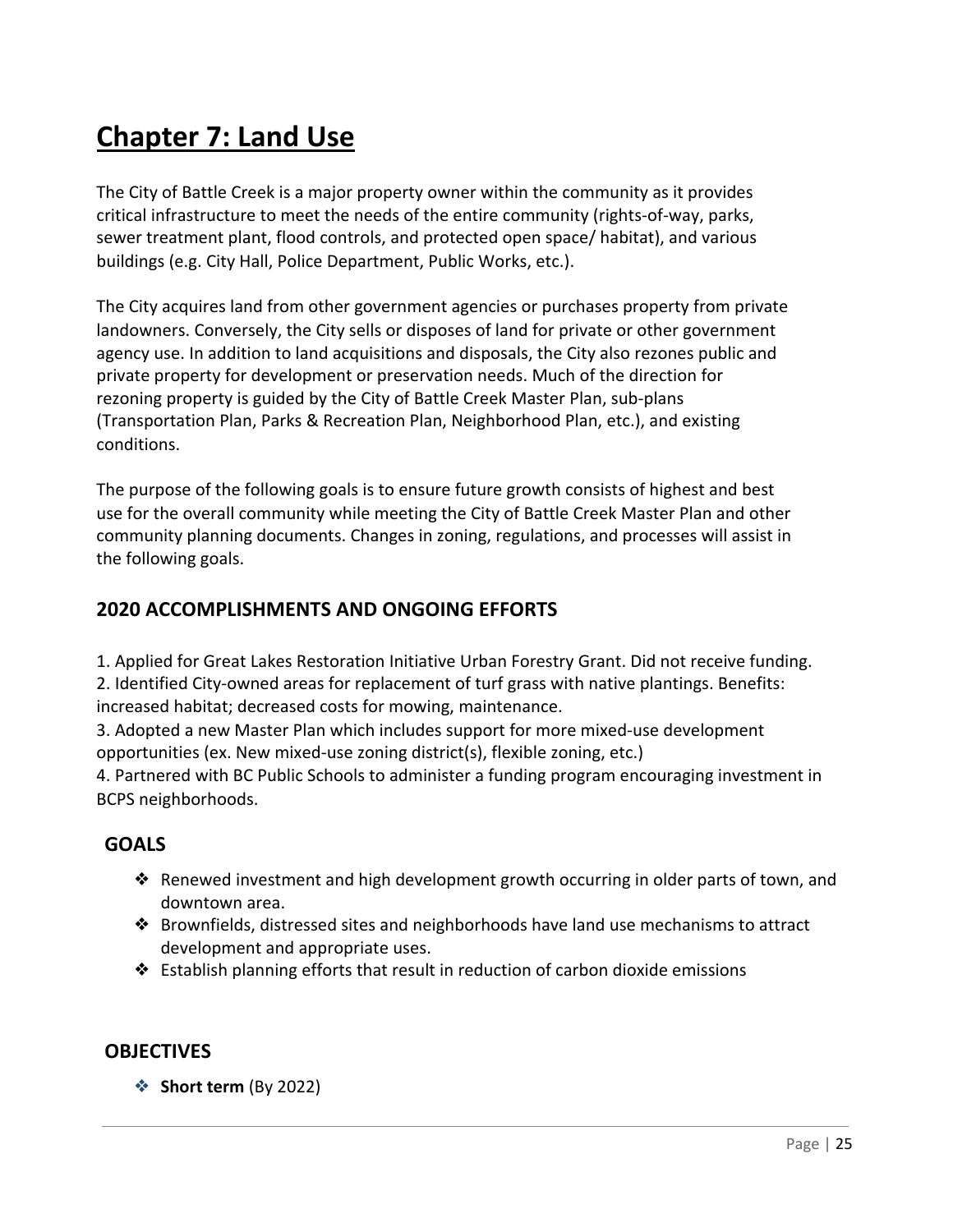- $\geq$  Continue support for more mixed-use development opportunities (ex. New mixed-use zoning district(s), flexible zoning, etc.) in areas consistent with the goals of the City of Battle Creek Master Plan.
- $\triangleright$  Continue support for redevelopment of older neighborhoods.
- ❖**Mid-term** (By 2025)
	- $\triangleright$  Establish a plan for future uses of brownfield sites within the city.
	- $\triangleright$  Adopt a community forestry or tree management plan or ordinance which includes measurable data for environmental benefits.
	- $\triangleright$  Establish a plan for best use of downtown riverfront areas along Battle Creek and Kalamazoo Rivers.
	- $\triangleright$  Establish a plan for collecting baseline data of carbon dioxide emissions.
- ❖ **Long-term** (+2030)
	- $\triangleright$  Establish policies/ ordinances which permit outdoor recreational activities along the Battle Creek and Kalamazoo Rivers in the downtown area.
	- $\triangleright$  Reduce carbon dioxide volumes in the community by 2%.
	- $\triangleright$  Establish active or passive uses on 10% of available brownfield sites.

#### **IMPLEMENTING ACTIONS for 2022 Objective**

 $\dots$  Expand and incentivize mixed-use development and redevelopment of older areas,

consistent with the new Master Plan.

- ❖ Brownfield Redevelopment:
	- $\triangleright$  Staff will identify brownfield sites by searching for industrial sites which may be known for having (or possibly having) environmental waste that may be categorized as a 'brownfield' site.
	- $\triangleright$  Once identified as a brownfield, staff will determine if any grants associated with brownfield sites could be acquired to incentivize the re-development of the brownfield site. Grants may be sourced by EPA, DEQ, etc. Other development incentives may include the State of Michigan Plan Rehabilitation and Industrial Development Districts Act known as 'Industrial Facilities Exemption' (up to 12 year, 50% property tax reduction approved by local city).
- ❖ Identify and analyze City property for future best use, based on Master Plan.
- ❖ Research other community's forestry plan/ tree preservation for future City of Battle Creek planning efforts, policies, or ordinance(s).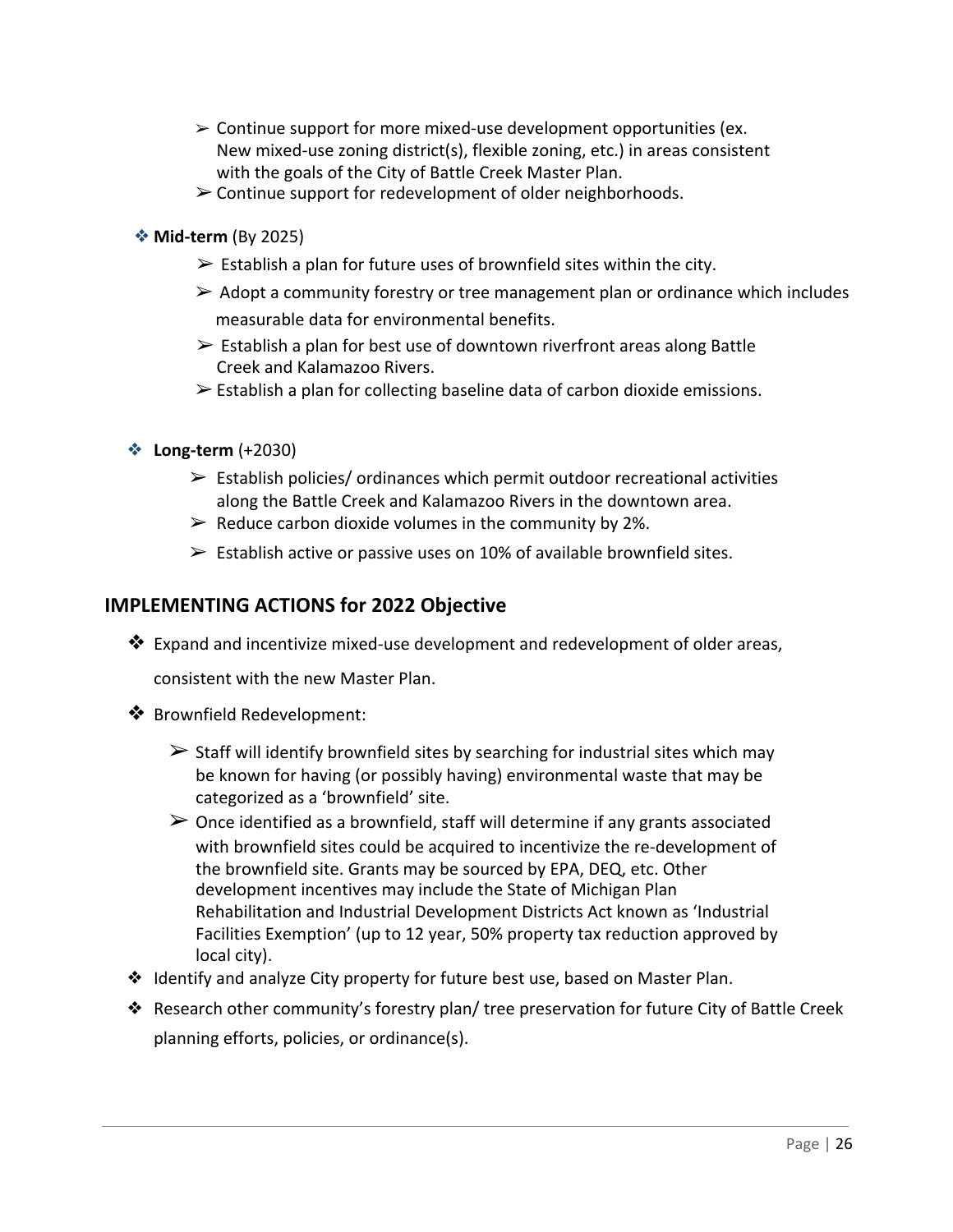### **IMPLEMENTING ACTIONS for 2025 Objectives**

- ❖ Increase strategic tree plantings in ROWs, unoccupied City lots, etc. to increase urban tree canopy.
- ❖ Determine a method for measuring the environmental benefit of tree planting.
- ❖ Identify brownfield sites available for redevelopment opportunities.

### **IMPLEMENTING ACTIONS for +2030 Objective**

- ❖ Recommend redevelopment and coordination with riparian owners along Kalamazoo River to support water-based activities, habitat protection, and educational purposes.
- ❖ Create a long-term plan of brownfield sites, such as future development for residential, commercial, etc. uses; open space; recreation; etc.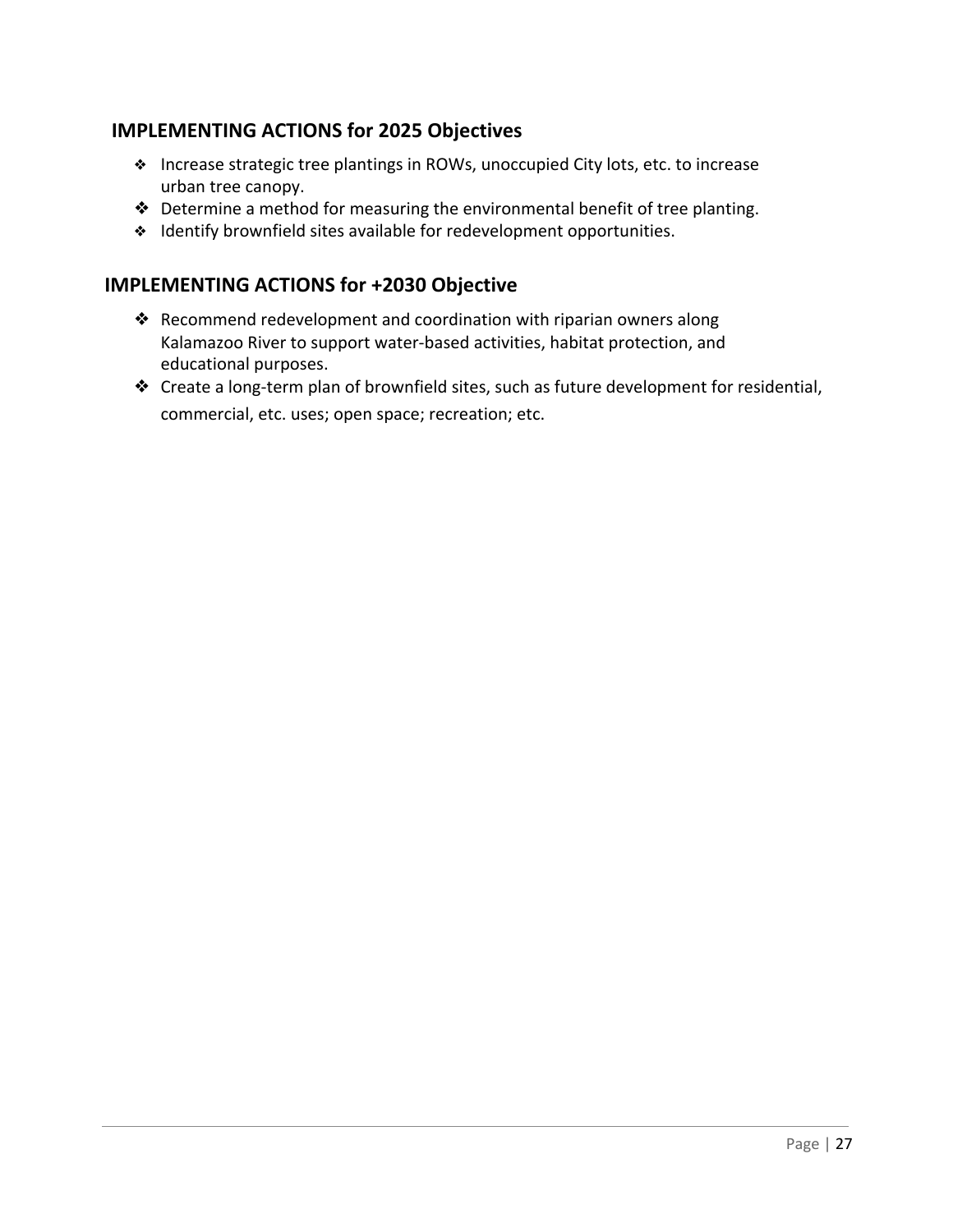### **Chapter 8: Public Outreach & Education**

As noted earlier, this plan is intended to influence the City's sustainability processes and planning. However, the effects of implementing this plan will be felt throughout the community. Further, many of the resources utilized to assist in implementing this plan will be funded through local taxes and grants. Therefore, providing local government transparency and fiscal responsibility is paramount. This chapter focuses on internal actions within the organization of the City and results portrayed externally.

### **2020 ACCOMPLISHMENTS AND ONGOING EFFORTS**

1. Utilized multiple venues for public education and education.

- -Social media
- -Newspapers
- -Radio
- -Accessvisual
- -Direct mailers
- -Billboards
- -Community events
- -Farmer's Market
- -Lakeview Square Mall display

-Partnerships with Battle Creek Area Clean Water Partners, Kalamazoo River/Lake Allegan TMDL group, Kalamazoo River Watershed Council, Michigan United Conservation Club

2. Establishing partnerships with other municipalities (Kalamazoo and Marshall) to share in regional sustainability messaging.

3. Krazy for the Kazoo River Cleanup and Stewardship event

### **GOALS**

- ❖ Facilitate a strong community-wide interest in supporting sustainable planning efforts.
- ❖ The City of Battle Creek provides a critical role in sustainability planning for the community at large.
- ❖ The City of Battle Creek serves as an information resource for private sustainable planning efforts.
- ❖ City of Battle Creek employees are ambassadors of the City's sustainability efforts.

### **OBJECTIVES**

❖ **Short term** (By 2022)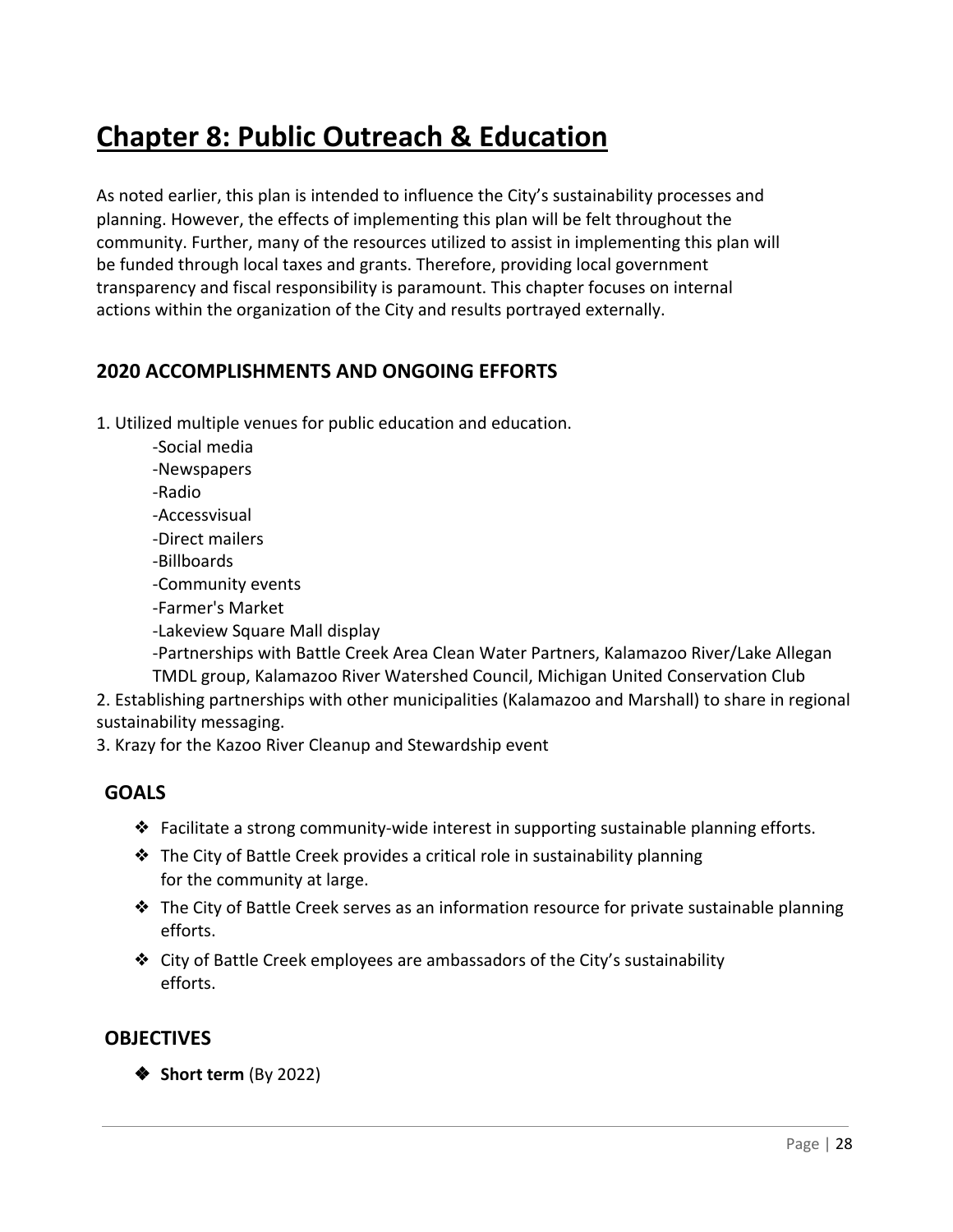- $\triangleright$  Research, explore, and implement various mediums for public consumption of City sustainable planning efforts.
- ❖ **Mid-term** (By 2025)
	- $\triangleright$  Develop various public resources (website, annual events, staff, etc.) for private sustainable planning efforts.
	- $\triangleright$  Explore other local communities' sustainable efforts for regional sustainable planning efforts.
- ❖ **Long-term** (+2030)
	- $\triangleright$  Determine planning efforts and resources needed for a future community-wide sustainability plan.

### **IMPLEMENTING ACTIONS for 2022 Objective**

- $\triangle$  Determine best or most appropriate methods of displaying the subject plan and local sustainable events to the public.
- $\triangle$  Determine best or most appropriate methods for positioning the City as a community resource for sustainability.

### **IMPLEMENTING ACTIONS for 2025 Objective**

- ❖ Establish a new City of Battle Creek webpage informing the public about the subject plan and upcoming events.
- ❖ Assign appropriate staff to maintain the various mediums used to publicly display the subject plan, upcoming events, and updates.
- ❖ Explore other city-wide sustainability plans, determine various costs, and learn about community processes needed for such a community-wide planning effort.
- ❖ If needed and appropriate, establish a City Sustainability Coordinator or single point of contact for assisting in the implementation of the subject plan, providing a source for public education, and overall internal subject matter expertise.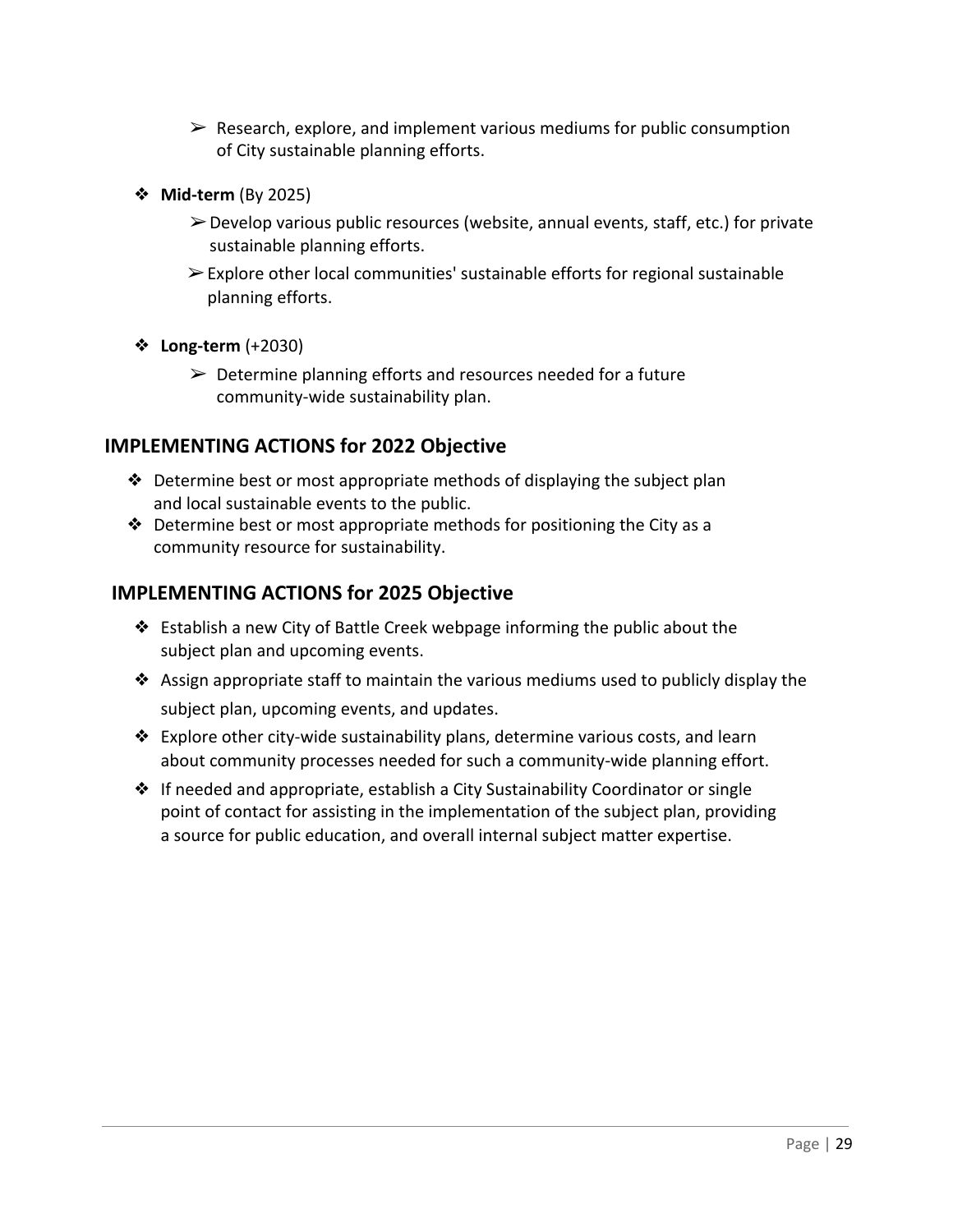# **APPENDIX A: City Manager Goals Reference**

Implementation of this plan is included in the City Manager's goals and evaluation. All the plan's short term objectives and implementing actions are included below, for easy reference.

### **Chapter 2: Energy**

### **GOALS**

- ❖ All City-owned buildings regularly-occupied by employees will utilize energy efficient appliances, and are ENERGY STAR or LEED certified.
- ❖ All street lighting will consist of energy-efficient lights.
- ❖ All City-owned buildings will exceed State of Michigan minimum energy codes.
- ❖ The City will invest in and utilize renewable energy sources.
- ❖ Add variable frequency drive (VFD) to Water Booster Stations and Verona Pump Station pump 3.

### **OBJECTIVES**

- ❖ **Short term** (By 2022)
	- Determine baseline energy use, greenhouse gas emissions, and costs of buildings regularly occupied by staff (i.e. office buildings, maintenance garages).

### **IMPLEMENTING ACTIONS for 2022 Objective**

- ❖ Collect baseline data on electricity, natural gas, propane and other energy/power sources (and any other power/heat source) of all City facilities and buildings.
- ❖ Determine software to track and analyze baseline data.
- ❖ Determine method for measuring greenhouse gas emissions connected to energy use.
- ❖ Determine a method/process to identify energy loss or inefficiencies (e.g. energy audit; investigation).
- ❖ Use energy audits to identify areas of energy waste, leak, and heavy use in targeted buildings.
- ❖ Identify ways to encourage and promote existing energy efficiency programs and resources.
- ❖ Create partnerships with Subject Matter Experts (SME) to create linkage between existing partnerships and necessary audiences.
- ❖ Establish a plan to upgrade all City street lights to LED or other current energy efficient methods. Create a multi-phase approach for accomplishing this action over the next 5-10 years.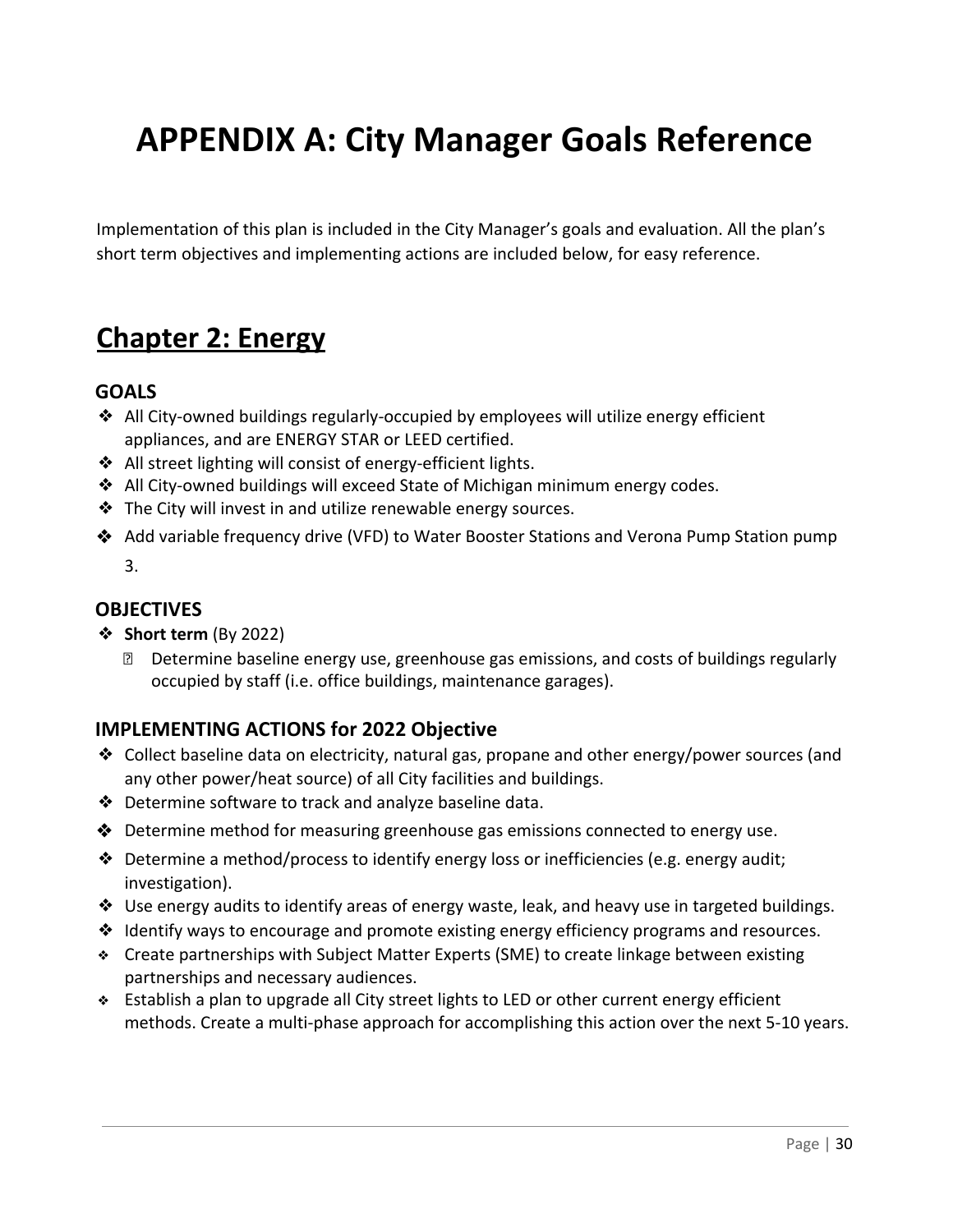### **Chapter 3: Water**

### **GOALS**

- ❖ Increase educational outreach to City staff and public that underlines the importance of water quality and conservation.
- ❖ Evaluate a funding mechanism for stormwater infrastructure that provides a sustainable management of stormwater infrastructure.
- ❖ Protect natural lakes, rivers, creeks, and wetlands ecology and associated outdoor recreation from adverse effects from future development and pollution.
- ❖ Certify the City of Battle Creek as a Utility of the Future [Reference: NACWA.org; National Association of Clean Water Agencies].
- ❖ Establish policies which support the health of the Kalamazoo and Battle Creek Rivers.
- ❖ Ensure goals for preserving the City's drinking source are supported.

### **OBJECTIVES**

- ❖ **Short term (By 2022)**
	- $\triangleright$  Identify staff or partners with other organizations to support additional education promotion to preserve water quality.
	- $\triangleright$  Create a stormwater advisory group to establish the level of funding needed to support current infrastructure.

### **IMPLEMENTING ACTIONS for 2022 Objectives**

- ❖ Identify measures for tracking data of potable water demands and stormwater volumes and qualities.
- ❖ Analyze leaks in overall billed City's water exist to reduce loss in water revenues.
- ❖ Identify measures for tracking data on water quality of inland lakes and rivers within the City of Battle Creek and methods for reporting to the public.
- ❖ Determine appropriate staff to undertake tracking data measures.
- ❖ Identify funding sources to address stormwater infrastructure needs, including on-going maintenance.
- ❖ Analyze items of Utility of the Future for future implementation.

### **Chapter 4: Transportation**

### **GOALS**

❖ The City of Battle Creek achieves a Diamond-level Bicycle Friendly Community. (Awarded by The League of American Bicyclists.)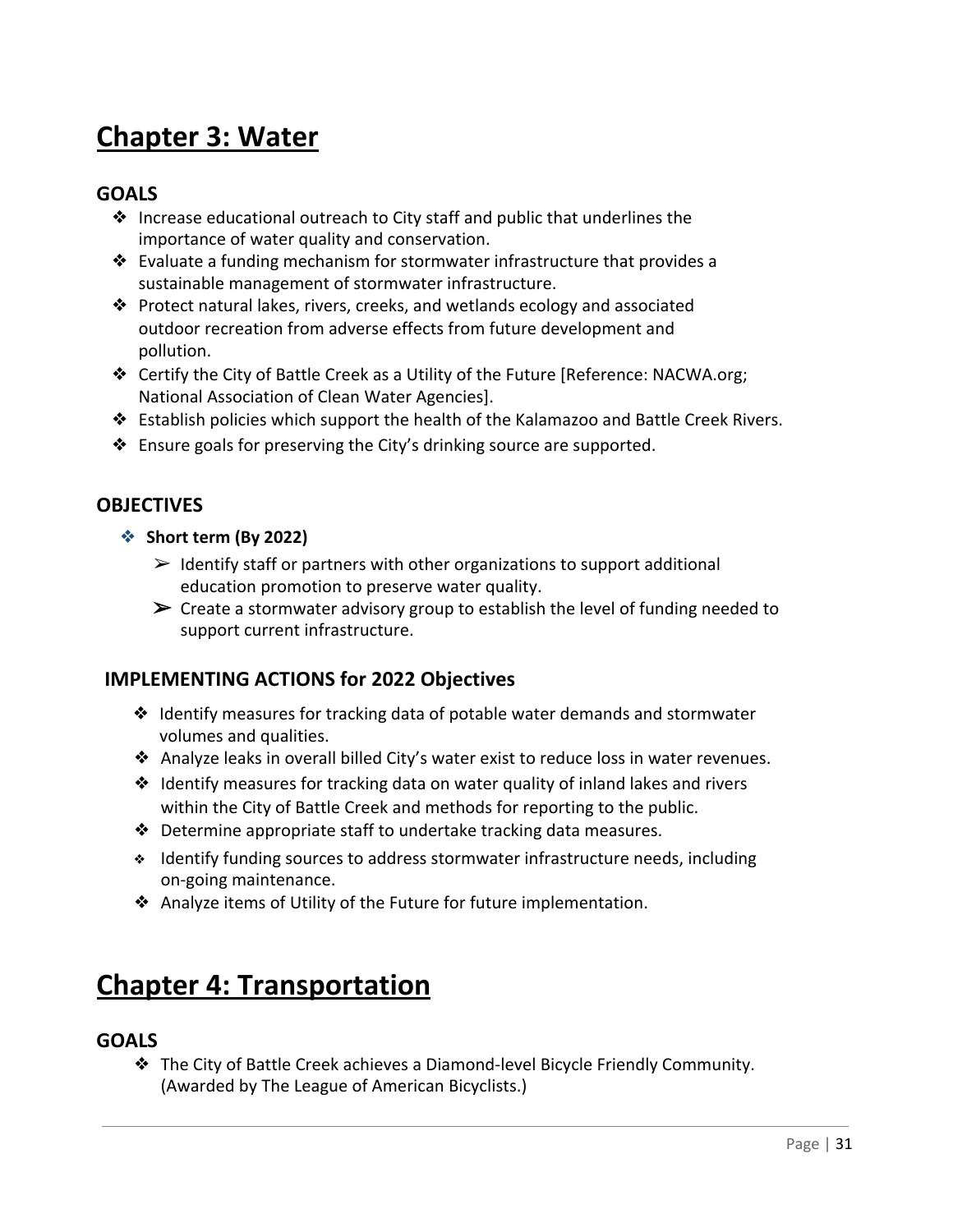- $\triangleq$  City staff will identify a comprehensive approach for the use of alternative transportation for transit fleet and passenger vehicles to reduce the City's carbon footprint.
- ❖ The City of Battle Creek will become a Leading Fleet city (Awarded by *Government Fleet* magazine and the American Public Works Association).
- ❖ The City of Battle Creek provides a popular bike share program.

### **OBJECTIVES**

- ❖ **Short term** (By 2022):
	- $\triangleright$  Research and analyze Leading Fleet criteria and measures.
	- $\triangleright$  Determine baseline usage of bikes of bike-share program.
	- $\triangleright$  Determine method for tracking greenhouse gas emissions of City vehicle use.

### **IMPLEMENTING ACTIONS for 2022 Objectives**

- ❖ Research and prioritize elements to attain Gold-level Bicycle Friendly Community.
- ❖ Research other transit organizations' vehicle engine type by vehicle type. Determine overall costs of operating diesel-only, hybrid, and full electric vehicles.
- ❖ Examine City-owned/ managed parking areas and research companies that could install and maintain electric plug-in vehicle stations.
- ❖ Explore options that increase ridership for fixed-route transit buses (i.e. marketing and branding, bus stop locations reach more people, etc.)
- ❖ Research number of bikes checked-out at each bike-share station through the city.

### **Chapter 5: Waste**

### **GOALS**

- ❖ Decrease raw materials used by the City of Battle Creek.
- ❖ Reduce waste and increase recycling city-wide.
- ❖ Encourage recycling of construction, demolition, and remodeling debris.
- ❖ Provide recycling receptacles with proper collections and disposal at all public spaces and events.

### **OBJECTIVES**

- ❖ **Short term** (By 2022)
	- ❖ Research baseline data of raw materials used by City facilities.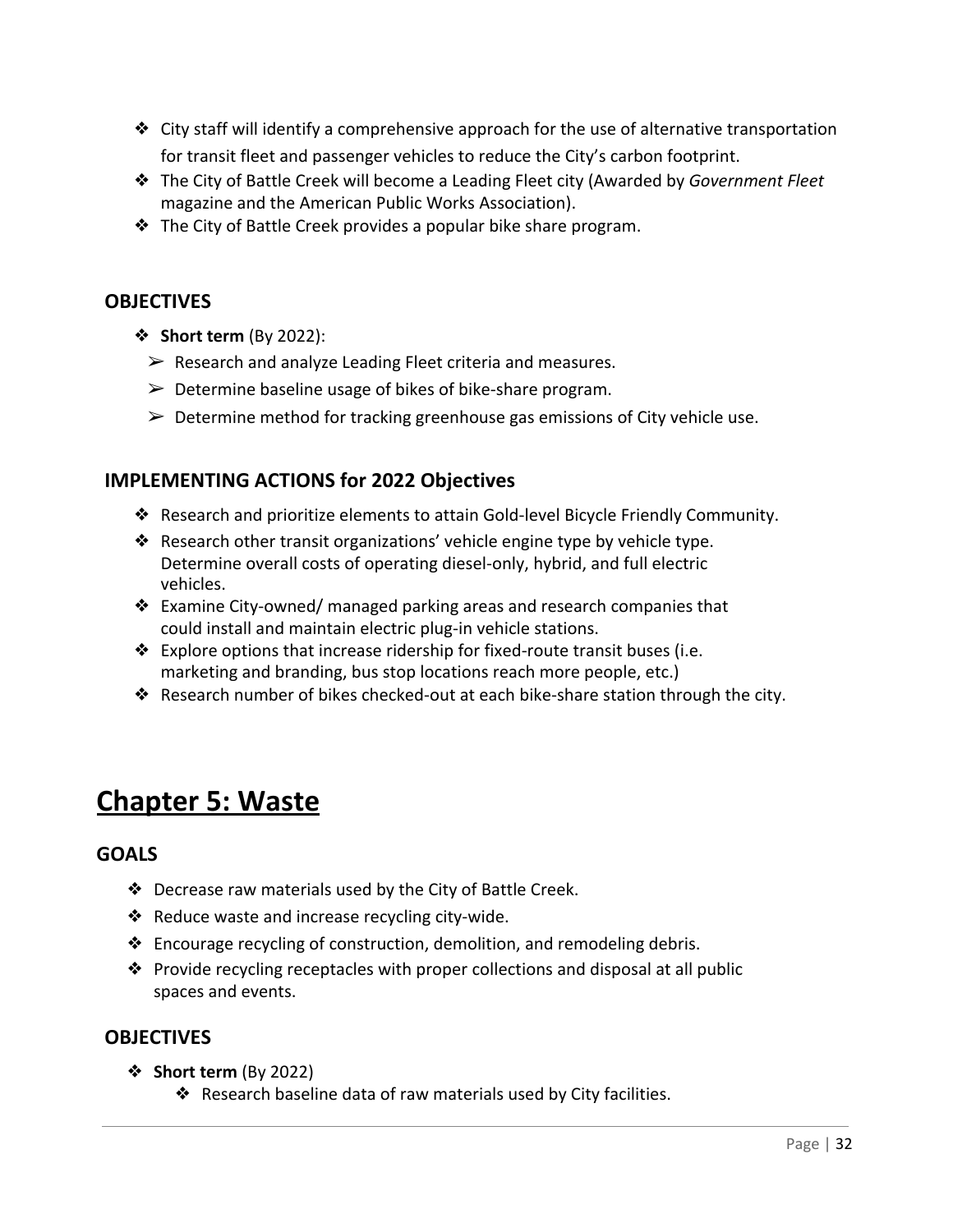- ❖ Determine baseline data of recycled products at City buildings.
- ❖ Determine and implement a more effective and sustainable residential recycling program starting with an opt-in program.
- ❖ Begin tracking curbside waste data from monthly waste hauler reports.

### **IMPLEMENTING ACTIONS for 2022 Objectives**

- ❖ Analyze costs and processes for providing recycling receptacles at every occupied City building; City-hosted events; and City parks.
- ❖ Provide programs for recycle/ reuse education at City facilities.
- ❖ Analyze and map wastewater infrastructure for future replacements.
- ❖ Work within the parameters of the new waste hauler contract to improve residential recycling results.

### **ON-GOING**

❖ Continue supporting the existing annual household waste, recycle, and yard waste collection programs.

### **Chapter 6: Government Management Practices**

### **GOALS**

- ❖ Efficiently use City products and buildings through efficient systems and tools.
- ❖ Ensure long-term impacts to the community, budgetary management, and internal staff are considered during City acquisitions of products and processes.
- ❖ When delivering City services, provide highest value to citizens at lowest reasonable cost.
- ❖ Vendors which provide City services or programs will utilize sustainable practices.
- ❖ Establish a culture of sustainability among City staff.

### **OBJECTIVES**

- ❖ **Short term** (By 2022)
	- $\triangleright$  Initiate program that guides City staff toward operating buildings sustainably.
	- $\triangleright$  Initiate program that guides City staff toward a green purchasing policy.

### **IMPLEMENTING ACTIONS for 2022 Objective**

❖ Research and examine elements of green purchasing policies for the City of Battle Creek.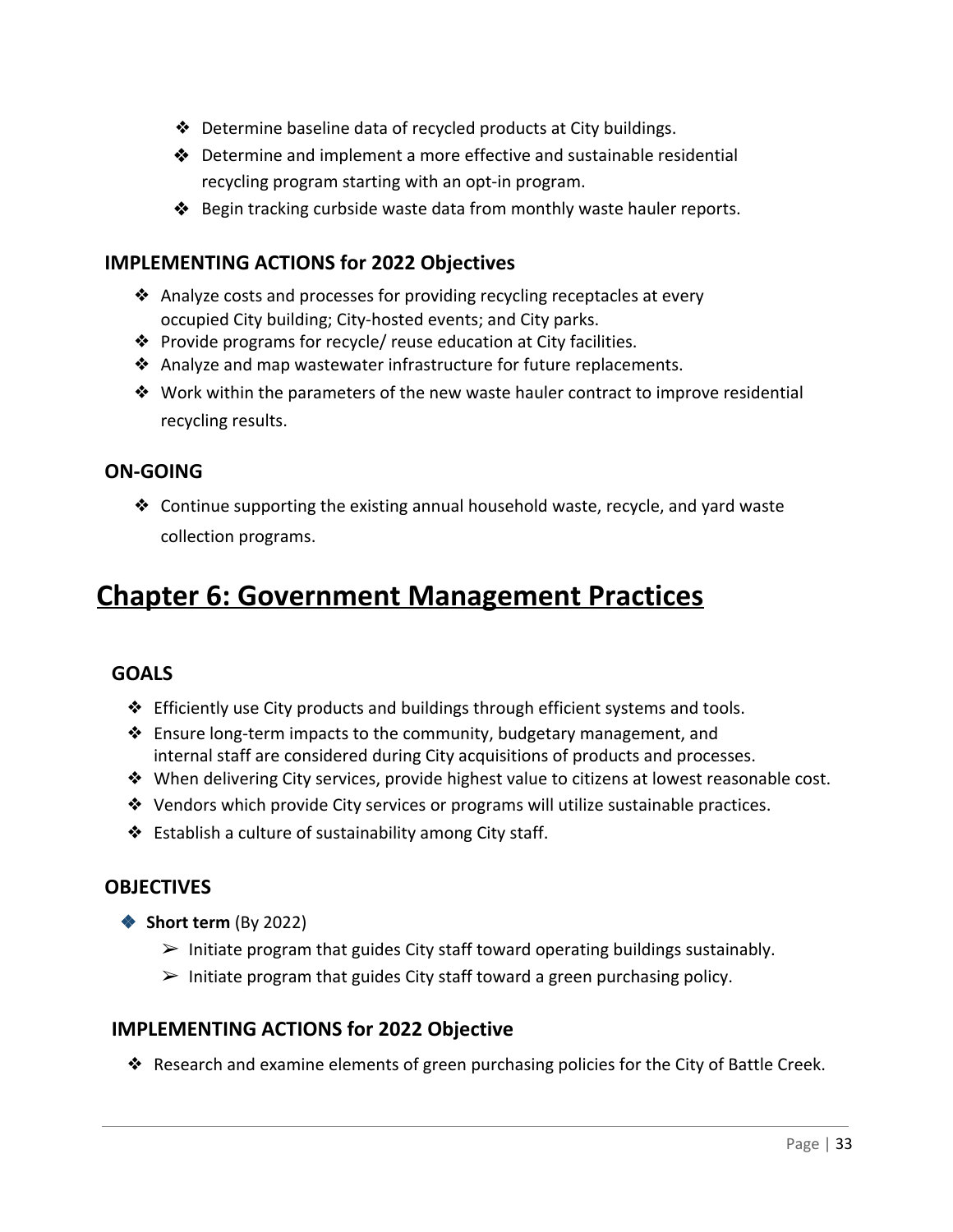- ❖ Research and draft Best Management Practice sustainability items for vendors which provide City services.
- ❖ Research elements of a green building policy for all new or reconstructed City building projects.
- ❖ Research methods which inform staff on ways to operate City buildings sustainably.

### **Chapter 7: Land Use**

### **GOALS**

- ❖ Renewed investment and high development growth occurring in older parts of town, and downtown area.
- ❖ Brownfields, distressed sites and neighborhoods have land use mechanisms to attract development and appropriate uses.
- ❖ Establish planning efforts that result in reduction of carbon dioxide emissions

### **OBJECTIVES**

- ❖ **Short term** (By 2022)
	- $\geq$  Continue support for more mixed-use development opportunities (ex. New mixed-use zoning district(s), flexible zoning, etc.) in areas consistent with the goals of the City of Battle Creek Master Plan.
	- $\triangleright$  Continue support for redevelopment of older neighborhoods.

### **IMPLEMENTING ACTIONS for 2022 Objective**

❖ Expand and incentivize mixed-use development and redevelopment of older areas,

consistent with the new Master Plan.

- ❖ Brownfield Redevelopment:
	- $\triangleright$  Staff will identify brownfield sites by searching for industrial sites which may be known for having (or possibly having) environmental waste that may be categorized as a 'brownfield' site.
	- $\triangleright$  Once identified as a brownfield, staff will determine if any grants associated with brownfield sites could be acquired to incentivize the re-development of the brownfield site. Grants may be sourced by EPA, DEQ, etc. Other development incentives may include the State of Michigan Plan